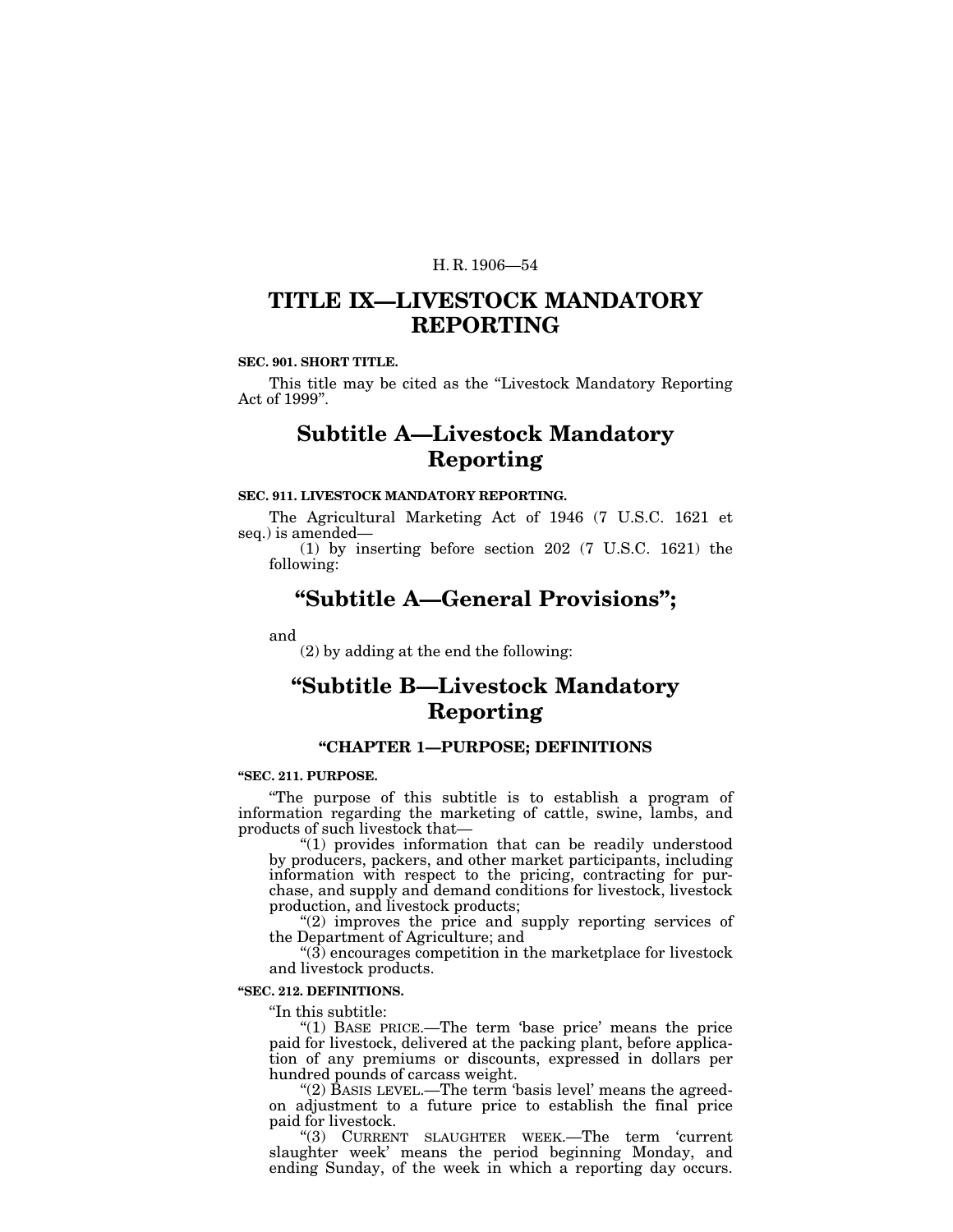"(4) F.O.B.—The term 'F.O.B.' means free on board, regardless of the mode of transportation, at the point of direct shipment by the seller to the buyer.

" $(5)$  LIVESTOCK.—The term 'livestock' means cattle, swine, and lambs.

''(6) LOT.—The term 'lot' means a group of one or more livestock that is identified for the purpose of a single transaction between a buyer and a seller.

"(7) MARKETING.—The term 'marketing' means the sale or other disposition of livestock, livestock products, or meat or meat food products in commerce.

''(8) NEGOTIATED PURCHASE.—The term 'negotiated purchase' means a cash or spot market purchase by a packer of livestock from a producer under which—

''(A) the base price for the livestock is determined by seller-buyer interaction and agreement on a day; and

''(B) the livestock are scheduled for delivery to the packer not later than 14 days after the date on which the livestock are committed to the packer.

''(9) NEGOTIATED SALE.—The term 'negotiated sale' means a cash or spot market sale by a producer of livestock to a packer under which—

"(A) the base price for the livestock is determined by seller-buyer interaction and agreement on a day; and

''(B) the livestock are scheduled for delivery to the packer not later than 14 days after the date on which the livestock are committed to the packer.

"(10) PRIOR SLAUGHTER WEEK.—The term 'prior slaughter week' means the Monday through Sunday prior to a reporting day.

"(11) PRODUCER.-The term 'producer' means any person engaged in the business of selling livestock to a packer for slaughter (including the sale of livestock from a packer to another packer).

" $(12)$  REPORTING DAY.—The term 'reporting day' means a day on which—

"(A) a packer conducts business regarding livestock committed to the packer, or livestock purchased, sold, or slaughtered by the packer;

 $\mathbb{F}(B)$  the Secretary is required to make information concerning the business described in subparagraph (A) available to the public; and

''(C) the Department of Agriculture is open to conduct business.

"(13) SECRETARY.—The term 'Secretary' means the Secretary of Agriculture.

"(14) STATE.—The term 'State' means each of the 50 States.

## **''CHAPTER 2—CATTLE REPORTING**

### **''SEC. 221. DEFINITIONS.**

''In this chapter:

''(1) CATTLE COMMITTED.—The term 'cattle committed' means cattle that are scheduled to be delivered to a packer within the 7-day period beginning on the date of an agreement to sell the cattle.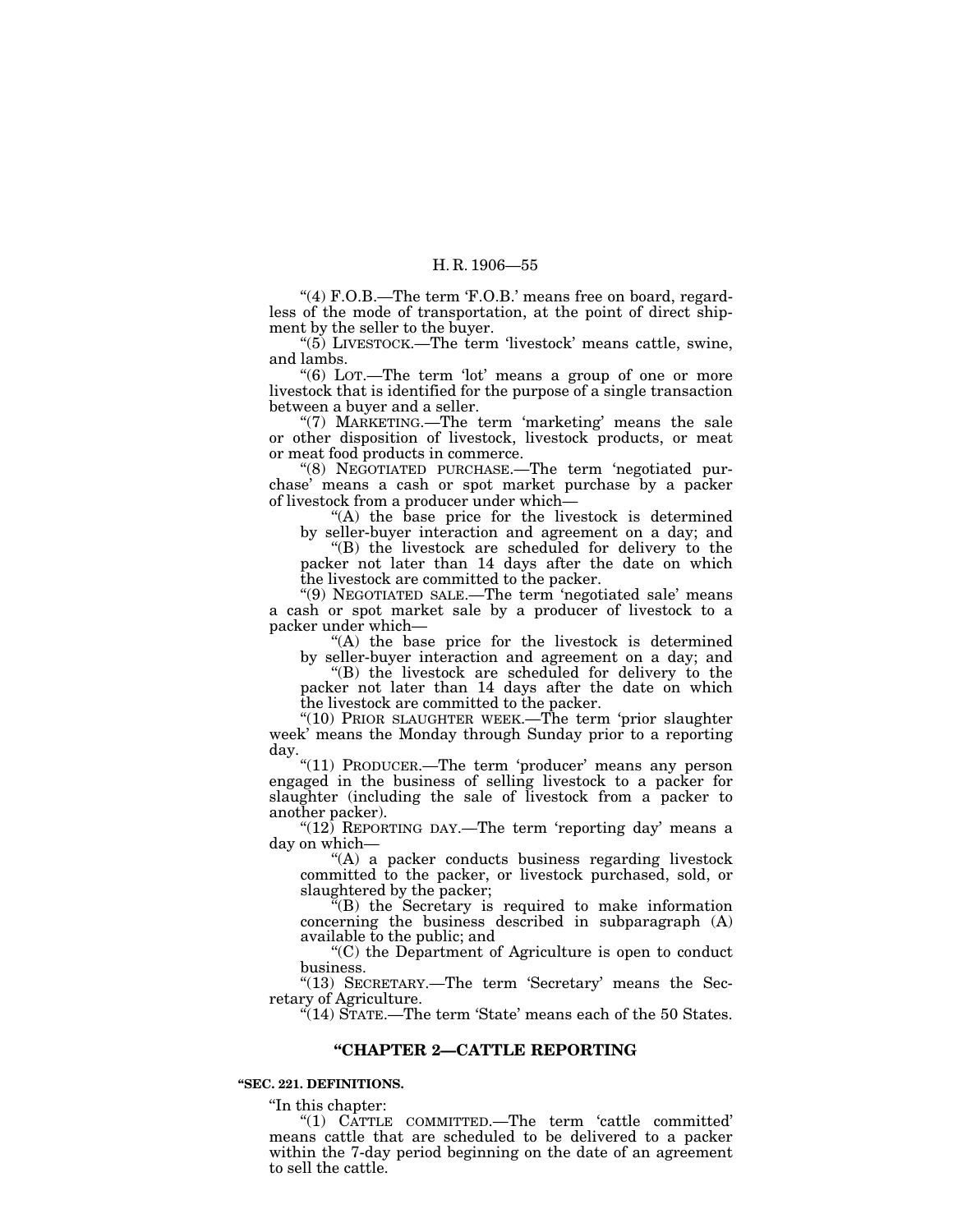" $(2)$  CATTLE TYPE.—The term 'cattle type' means the following types of cattle purchased for slaughter:

''(A) Fed steers.

"(B) Fed heifers.

"(C) Fed Holsteins and other fed dairy steers and heifers.

" $(D)$  Cows.

"(E) Bulls.

''(3) FORMULA MARKETING ARRANGEMENT.—The term 'formula marketing arrangement' means the advance commitment of cattle for slaughter by any means other than through a negotiated purchase or a forward contract, using a method for calculating price in which the price is determined at a future date.

"(4) FORWARD CONTRACT.—The term 'forward contract' means—

"(A) an agreement for the purchase of cattle, executed in advance of slaughter, under which the base price is established by reference to—

''(i) prices quoted on the Chicago Mercantile Exchange; or

''(ii) other comparable publicly available prices; or ''(B) such other forward contract as the Secretary determines to be applicable.

''(5) PACKER.—The term 'packer' means any person engaged in the business of buying cattle in commerce for purposes of slaughter, of manufacturing or preparing meats or meat food products from cattle for sale or shipment in commerce, or of marketing meats or meat food products from cattle in an unmanufactured form acting as a wholesale broker, dealer, or distributor in commerce, except that—

"(A) the term includes only a cattle processing plant that is federally inspected;

''(B) for any calendar year, the term includes only a cattle processing plant that slaughtered an average of at least 125,000 head of cattle per year during the immediately preceding 5 calendar years; and

 $\langle C \rangle$  in the case of a cattle processing plant that did not slaughter cattle during the immediately preceding 5 calendar years, the Secretary shall consider the plant capacity of the processing plant in determining whether the processing plant should be considered a packer under this chapter.

''(6) PACKER-OWNED CATTLE.—The term 'packer-owned cattle' means cattle that a packer owns for at least 14 days immediately before slaughter.

"(7) TERMS OF TRADE.—The term 'terms of trade' includes, with respect to the purchase of cattle for slaughter—

''(A) whether a packer provided any financing agreement or arrangement with regard to the cattle;

''(B) whether the delivery terms specified the location of the producer or the location of the packer's plant;

 $\mathcal{C}(\tilde{C})$  whether the producer is able to unilaterally specify the date and time during the business day of the packer that the cattle are to be delivered for slaughter; and

 $'(D)$  the percentage of cattle purchased by a packer as a negotiated purchase that are delivered to the plant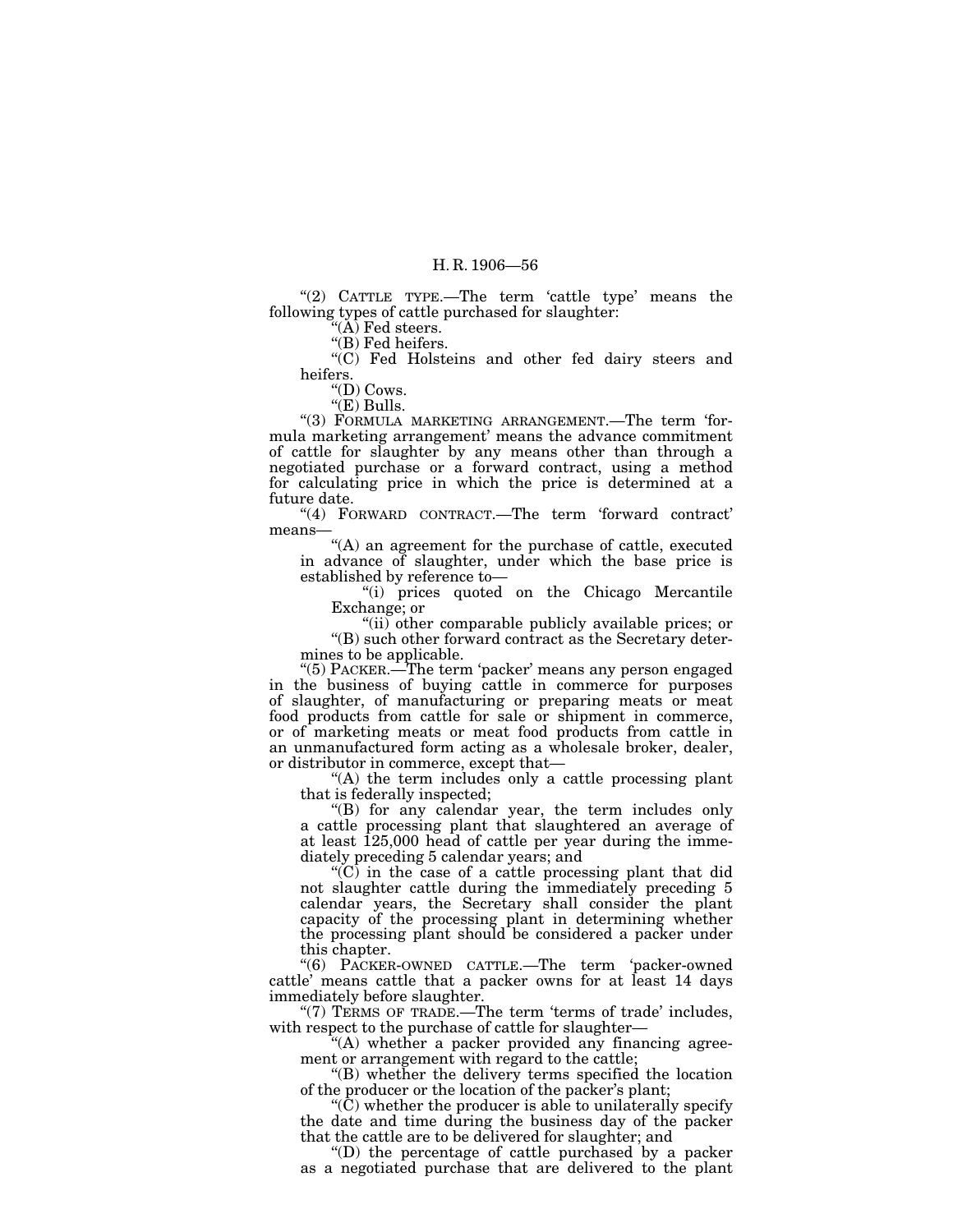for slaughter more than 7 days, but fewer than 14 days, after the earlier of—

''(i) the date on which the cattle were committed to the packer; or

''(ii) the date on which the cattle were purchased by the packer.

"(8) TYPE OF PURCHASE.—The term 'type of purchase', with respect to cattle, means—

''(A) a negotiated purchase;

''(B) a formula market arrangement; and

''(C) a forward contract.

## **''SEC. 222. MANDATORY REPORTING FOR LIVE CATTLE.**

''(a) ESTABLISHMENT.—The Secretary shall establish a program of live cattle price information reporting that will—

" $(1)$  provide timely, accurate, and reliable market information;

''(2) facilitate more informed marketing decisions; and

''(3) promote competition in the cattle slaughtering industry.

''(b) GENERAL REPORTING PROVISIONS APPLICABLE TO PACKERS AND THE SECRETARY.—

" $(1)$  In GENERAL.—Whenever the prices or quantities of cattle are required to be reported or published under this section, the prices or quantities shall be categorized so as to clearly delineate—

''(A) the prices or quantities, as applicable, of the cattle purchased in the domestic market; and

''(B) the prices or quantities, as applicable, of imported cattle.

"(2) PACKER-OWNED CATTLE.-Information required under this section for packer-owned cattle shall include quantity and carcass characteristics, but not price.<br>"(c) DAILY REPORTING.—

" $(1)$  IN GENERAL.—The corporate officers or officially designated representatives of each packer processing plant shall report to the Secretary at least twice each reporting day (including once not later than 10:00 a.m. Central Time and once not later than 2:00 p.m. Central Time) the following information for each cattle type:

"(A) The prices for cattle (per hundredweight) established on that day, categorized by—

"(i) type of purchase;

"(ii) the quantity of cattle purchased on a live weight basis;

''(iii) the quantity of cattle purchased on a dressed weight basis;

''(iv) a range of the estimated live weights of the cattle purchased;

 $\sqrt[n]{v}$  an estimate of the percentage of the cattle purchased that were of a quality grade of choice or better; and

''(vi) any premiums or discounts associated with— ''(I) weight, grade, or yield; or

"(II) any type of purchase.

''(B) The quantity of cattle delivered to the packer (quoted in numbers of head) on that day, categorized by—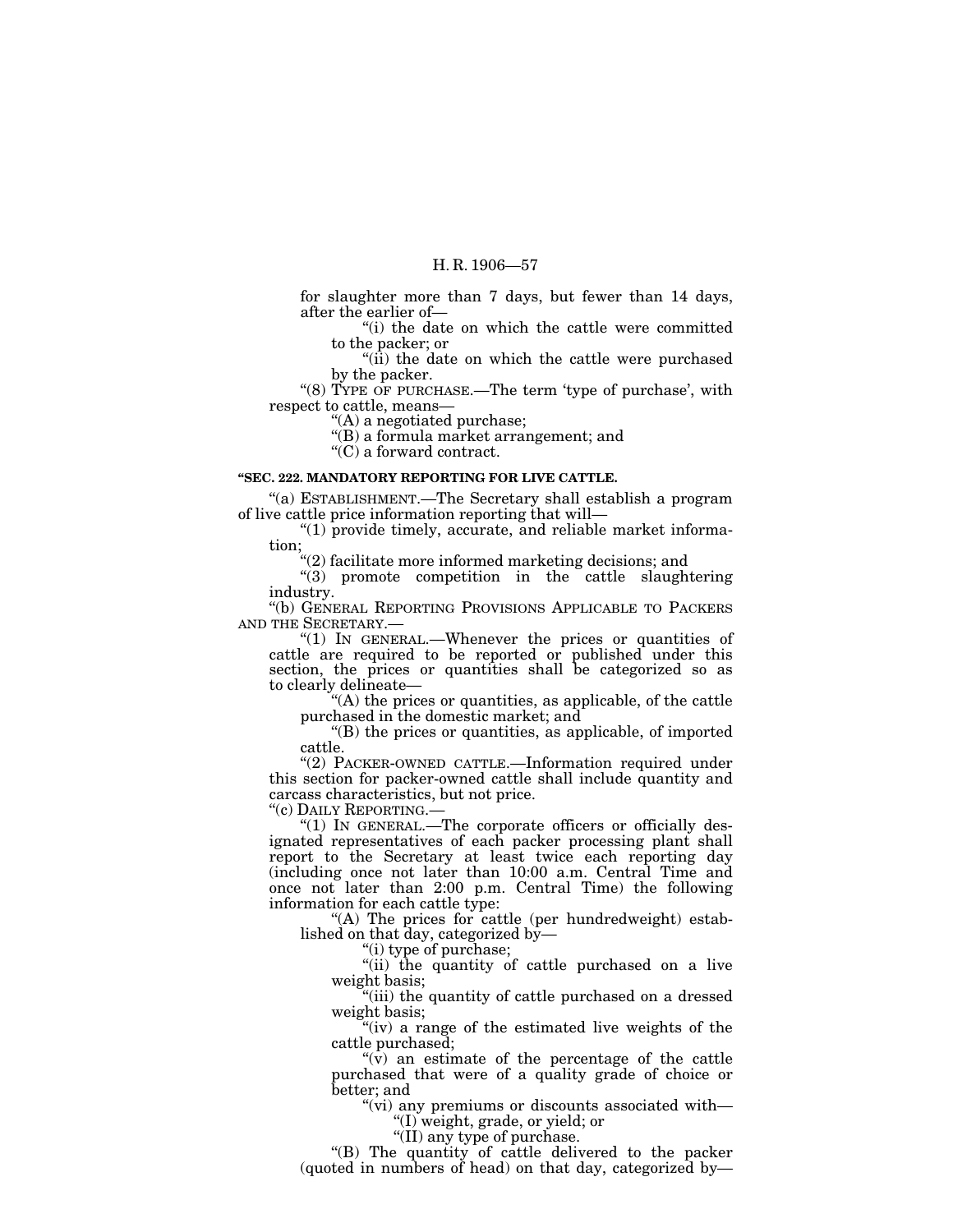"(i) type of purchase;

"(ii) the quantity of cattle delivered on a live weight basis; and

"(iii) the quantity of cattle delivered on a dressed weight basis.

" $(C)$  The quantity of cattle committed to the packer (quoted in numbers of head) as of that day, categorized by—

''(i) type of purchase;

"(ii) the quantity of cattle committed on a live weight basis; and

''(iii) the quantity of cattle committed on a dressed weight basis.

''(D) The terms of trade regarding the cattle, as applicable.

"(2) PUBLICATION.—The Secretary shall make the information available to the public not less frequently than three times each reporting day.

''(d) WEEKLY REPORTING.—

''(1) IN GENERAL.—The corporate officers or officially designated representatives of each packer processing plant shall report to the Secretary, on the first reporting day of each week, not later than 9:00 a.m. Central Time, the following information applicable to the prior slaughter week:

"(A) The quantity of cattle purchased through a forward contract that were slaughtered.

''(B) The quantity of cattle delivered under a formula marketing arrangement that were slaughtered.

''(C) The quantity and carcass characteristics of packerowned cattle that were slaughtered.

''(D) The quantity, basis level, and delivery month for all cattle purchased through forward contracts that were agreed to by the parties.

 $E$ ) The range and average of intended premiums and discounts that are expected to be in effect for the current slaughter week.

"(2) FORMULA PURCHASES.—The corporate officers or officially designated representatives of each packer processing plant shall report to the Secretary, on the first reporting day of each week, not later than 9:00 a.m. Central Time, the following information for cattle purchased through a formula marketing arrangement and slaughtered during the prior slaughter week:

"(A) The quantity (quoted in both numbers of head and hundredweights) of cattle.

''(B) The weighted average price paid for a carcass, including applicable premiums and discounts.

''(C) The range of premiums and discounts paid.

''(D) The weighted average of premiums and discounts paid.

''(E) The range of prices paid.

 $(F)$  The aggregate weighted average price paid for a carcass.

''(G) The terms of trade regarding the cattle, as applicable.

" $(3)$  PUBLICATION.—The Secretary shall make available to the public the information obtained under paragraphs (1) and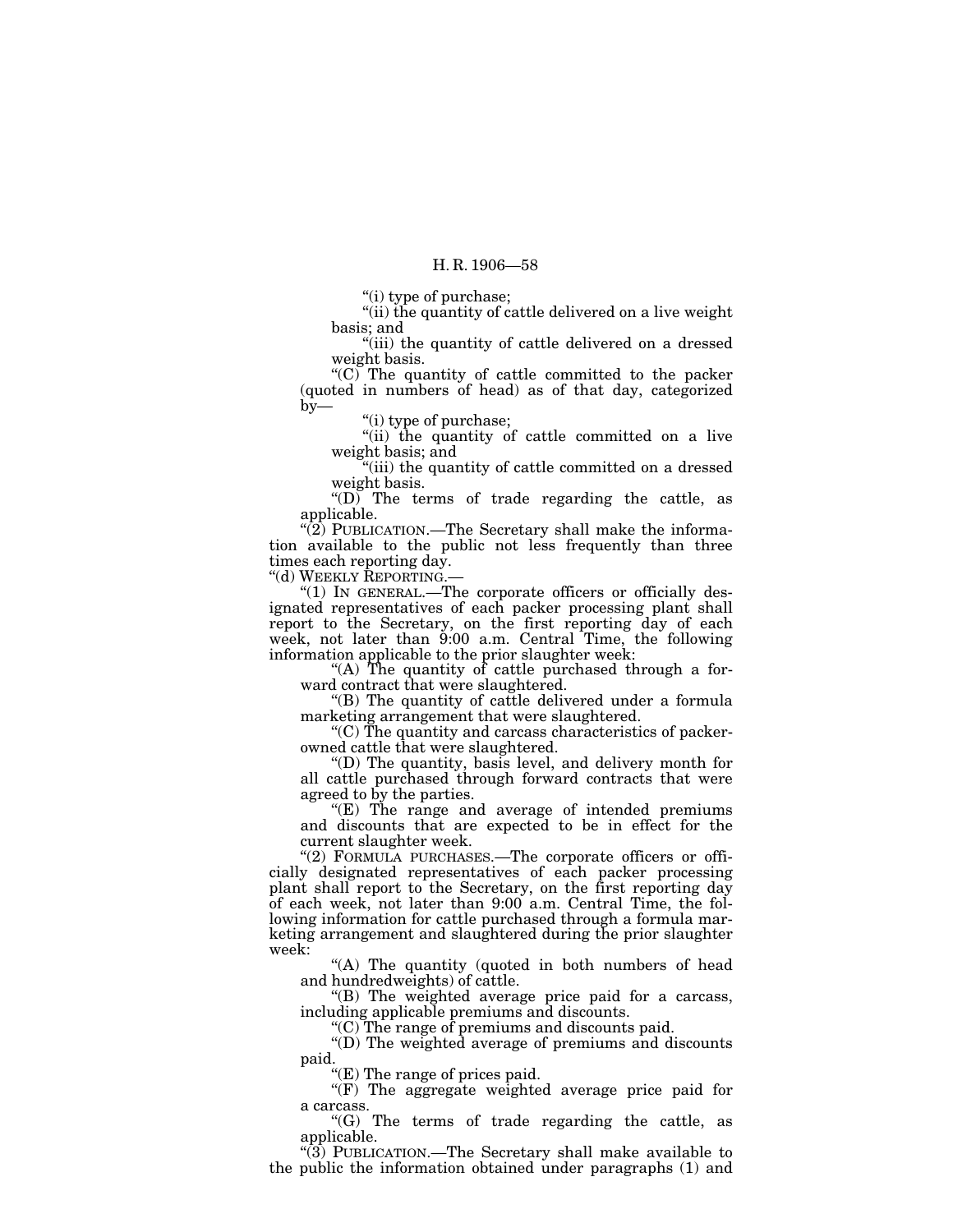(2) on the first reporting day of the current slaughter week, not later than 10:00 a.m. Central Time.

''(e) REGIONAL REPORTING OF CATTLE TYPES.—

''(1) IN GENERAL.—The Secretary shall determine whether adequate data can be obtained on a regional basis for fed Holsteins and other fed dairy steers and heifers, cows, and bulls based on the number of packers required to report under this section.

"(2) REPORT.—Not later than 2 years after the date of the enactment of this subtitle, the Secretary shall submit to the Committee on Agriculture of the House of Representatives and the Committee on Agriculture, Nutrition, and Forestry of the Senate a report on the determination of the Secretary under paragraph (1).

## **''SEC. 223. MANDATORY PACKER REPORTING OF BOXED BEEF SALES.**

''(a) DAILY REPORTING.—The corporate officers or officially designated representatives of each packer processing plant shall report to the Secretary at least twice each reporting day (not less than once before, and once after, 12:00 noon Central Time) information on total boxed beef sales, including—

" $(1)$  the price for each lot of each negotiated boxed beef sale (determined by seller-buyer interaction and agreement), quoted in dollars per hundredweight (on a F.O.B. plant basis);

" $(2)$  the quantity for each lot of each sale, quoted by number of boxes sold; and

''(3) information regarding the characteristics of each lot of each sale, including—

''(A) the grade of beef (USDA Choice or better, USDA Select, or ungraded no-roll product);

''(B) the cut of beef; and

 $\mathcal{C}(C)$  the trim specification.

''(b) PUBLICATION.—The Secretary shall make available to the public the information required to be reported under subsection (a) not less frequently than twice each reporting day.

## **''CHAPTER 3—SWINE REPORTING**

#### **''SEC. 231. DEFINITIONS.**

''In this chapter:

"(1) AFFILIATE.—The term 'affiliate', with respect to a packer, means—

"(A) a person that directly or indirectly owns, controls, or holds with power to vote, 5 percent or more of the outstanding voting securities of the packer;

''(B) a person 5 percent or more of whose outstanding voting securities are directly or indirectly owned, controlled, or held with power to vote, by the packer; and

''(C) a person that directly or indirectly controls, or is controlled by or under common control with, the packer.

"(2) APPLICABLE REPORTING PERIOD.—The term 'applicable reporting period' means the period of time prescribed by the prior day report, the morning report, and the afternoon report, as required under section  $232(c)$ .

''(3) BARROW.—The term 'barrow' means a neutered male swine.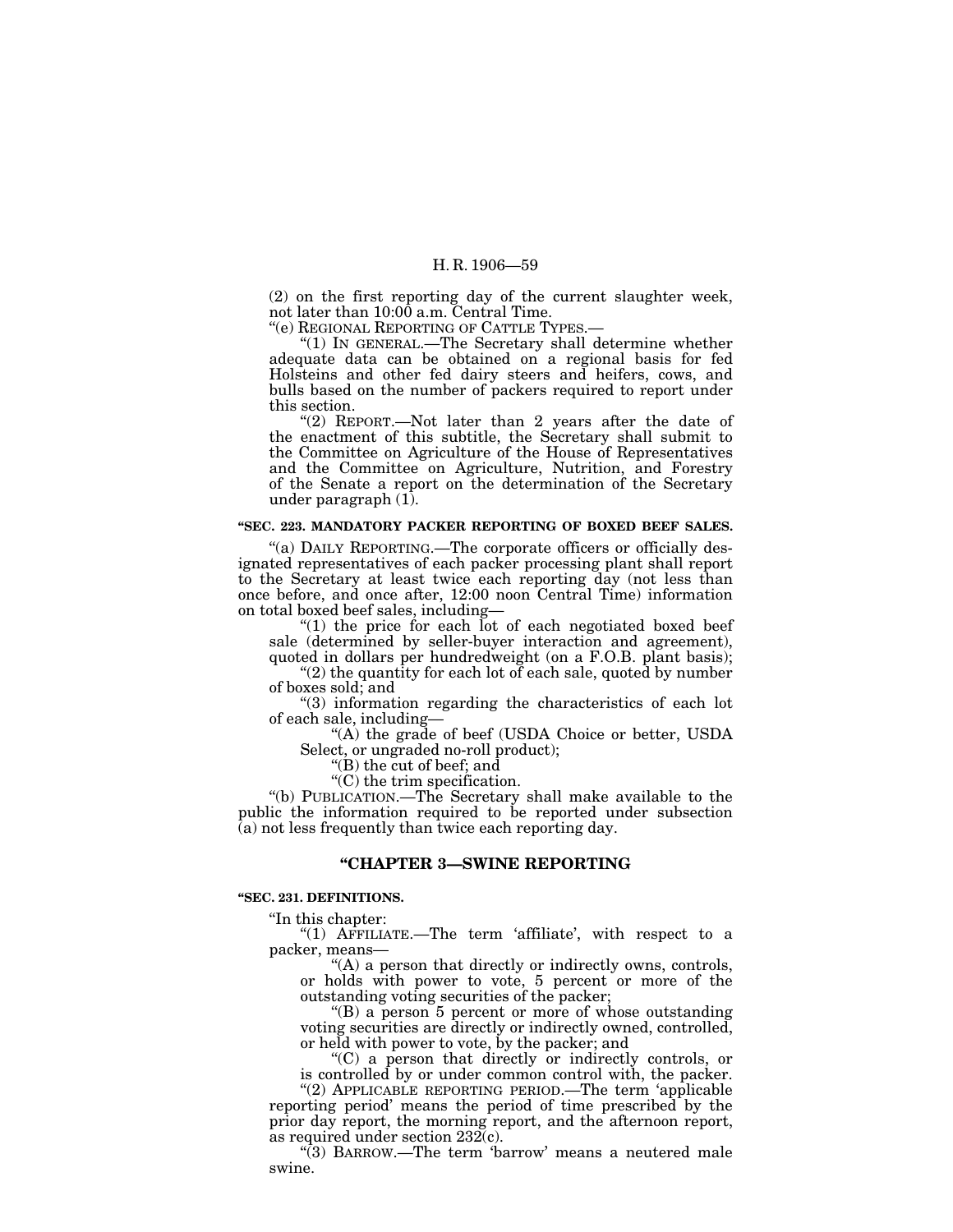"(4) BASE MARKET HOG.—The term 'base market hog' means a hog for which no discounts are subtracted from and no premiums are added to the base price.

"(5) BRED FEMALE SWINE.—The term 'bred female swine' means any female swine, whether a sow or gilt, that has been mated or inseminated and is assumed, or has been confirmed, to be pregnant.

" $(6)$  FORMULA PRICE.—The term 'formula price' means a price determined by a mathematical formula under which the price established for a specified market serves as the basis for the formula.

"(7) GILT.—The term 'gilt' means a young female swine that has not produced a litter.

''(8) HOG CLASS.—The term 'hog class' means, as applicable—

''(A) barrows or gilts;

''(B) sows; or

''(C) boars or stags.

''(9) NONCARCASS MERIT PREMIUM.—The term 'noncarcass merit premium' means an increase in the base price of the swine offered by an individual packer or packing plant, based on any factor other than the characteristics of the carcass, if the actual amount of the premium is known before the sale and delivery of the swine.

''(10) OTHER MARKET FORMULA PURCHASE.—

''(A) IN GENERAL.—The term 'other market formula purchase' means a purchase of swine by a packer in which the pricing mechanism is a formula price based on any market other than the market for swine, pork, or a pork product.

''(B) INCLUSION.—The term 'other market formula purchase' includes a formula purchase in a case in which the price formula is based on one or more futures or options contracts.

"(11) OTHER PURCHASE ARRANGEMENT.—The term 'other purchase arrangement' means a purchase of swine by a packer that—

''(A) is not a negotiated purchase, swine or pork market formula purchase, or other market formula purchase; and ''(B) does not involve packer-owned swine.

"(12) PACKER.—The term 'packer' means any person engaged in the business of buying swine in commerce for purposes of slaughter, of manufacturing or preparing meats or meat food products from swine for sale or shipment in commerce, or of marketing meats or meat food products from swine in an unmanufactured form acting as a wholesale broker, dealer, or distributor in commerce, except that—

"(A) the term includes only a swine processing plant that is federally inspected;

''(B) for any calendar year, the term includes only a swine processing plant that slaughtered an average of at least 100,000 swine per year during the immediately preceding 5 calendar years; and

''(C) in the case of a swine processing plant that did not slaughter swine during the immediately preceding 5 calendar years, the Secretary shall consider the plant capacity of the processing plant in determining whether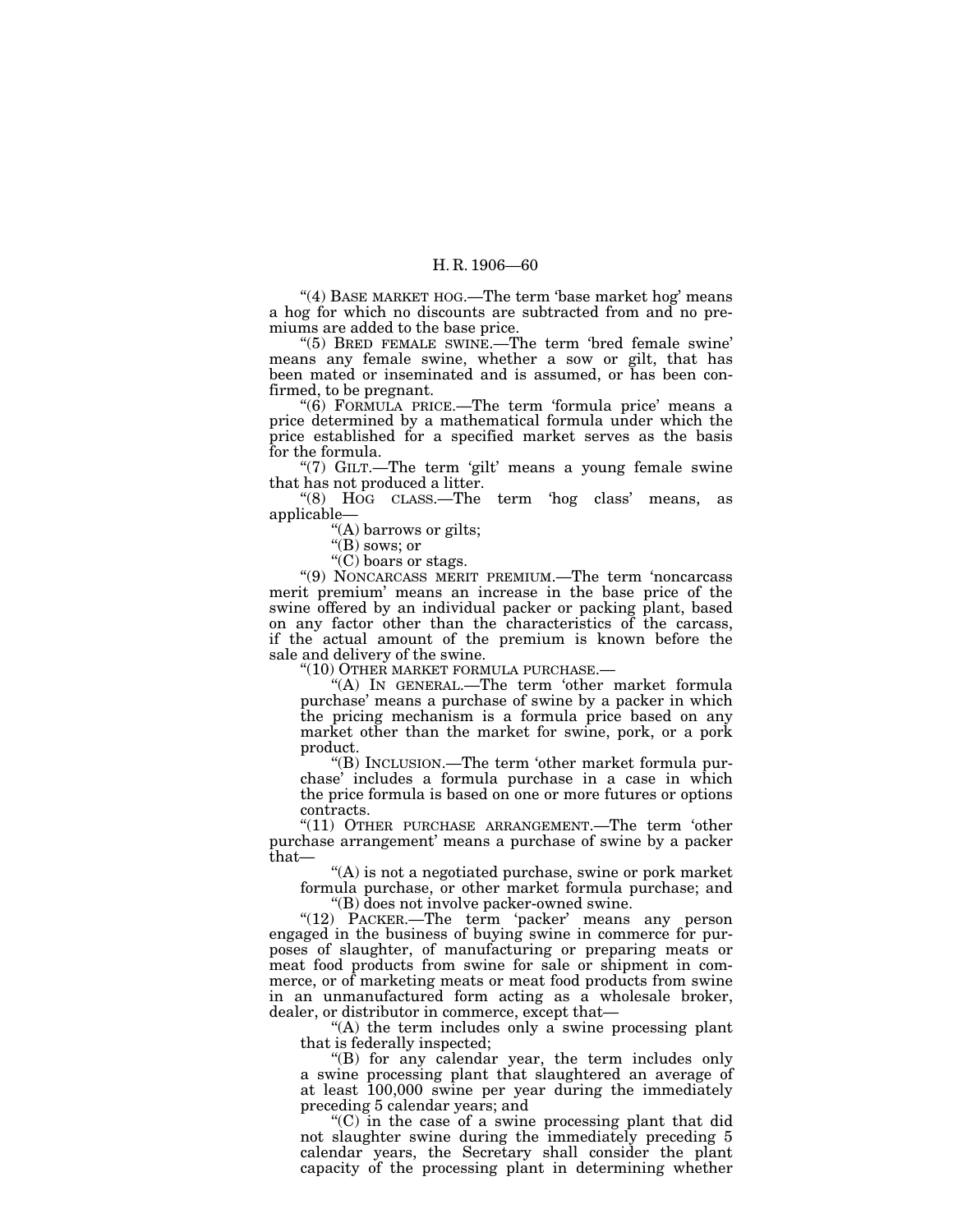the processing plant should be considered a packer under this chapter.

"(13) PACKER-OWNED SWINE.—The term 'packer-owned swine' means swine that a packer (including a subsidiary or affiliate of the packer) owns for at least 14 days immediately before slaughter.

"(14) PACKER-SOLD SWINE.—The term 'packer-sold swine' means the swine that are—

''(A) owned by a packer (including a subsidiary or affiliate of the packer) for more than 14 days immediately before sale for slaughter; and

''(B) sold for slaughter to another packer.

" $(15)$  PORK.—The term 'pork' means the meat of a porcine animal.

"(16) PORK PRODUCT.—The term 'pork product' means a product or byproduct produced or processed in whole or in part from pork.

"(17) PURCHASE DATA.—The term 'purchase data' means all of the applicable data, including weight (if purchased live), for all swine purchased during the applicable reporting period, regardless of the expected delivery date of the swine, reported  $by-$ 

''(A) hog class; ''(B) type of purchase; and

''(C) packer-owned swine.

"(18) SLAUGHTER DATA.—The term 'slaughter data' means all of the applicable data for all swine slaughtered by a packer during the applicable reporting period, regardless of when the price of the swine was negotiated or otherwise determined, reported by—

''(A) hog class;

''(B) type of purchase; and

''(C) packer-owned swine.

"(19) Sow.—The term 'sow' means an adult female swine that has produced one or more litters.

" $(20)$  SWINE.—The term 'swine' means a porcine animal raised to be a feeder pig, raised for seedstock, or raised for slaughter.

 $\mathcal{H}(21)$  SWINE OR PORK MARKET FORMULA PURCHASE.—The term 'swine or pork market formula purchase' means a purchase of swine by a packer in which the pricing mechanism is a formula price based on a market for swine, pork, or a pork product, other than a future or option for swine, pork, or a pork product.

 $\mathcal{F}(22)$  TYPE OF PURCHASE.—The term 'type of purchase', with respect to swine, means—

''(A) a negotiated purchase;

''(B) other market formula purchase;

''(C) a swine or pork market formula purchase; and ''(D) other purchase arrangement.

#### **''SEC. 232. MANDATORY REPORTING FOR SWINE.**

''(a) ESTABLISHMENT.—The Secretary shall establish a program of swine price information reporting that will—

 $(1)$  provide timely, accurate, and reliable market information;

''(2) facilitate more informed marketing decisions; and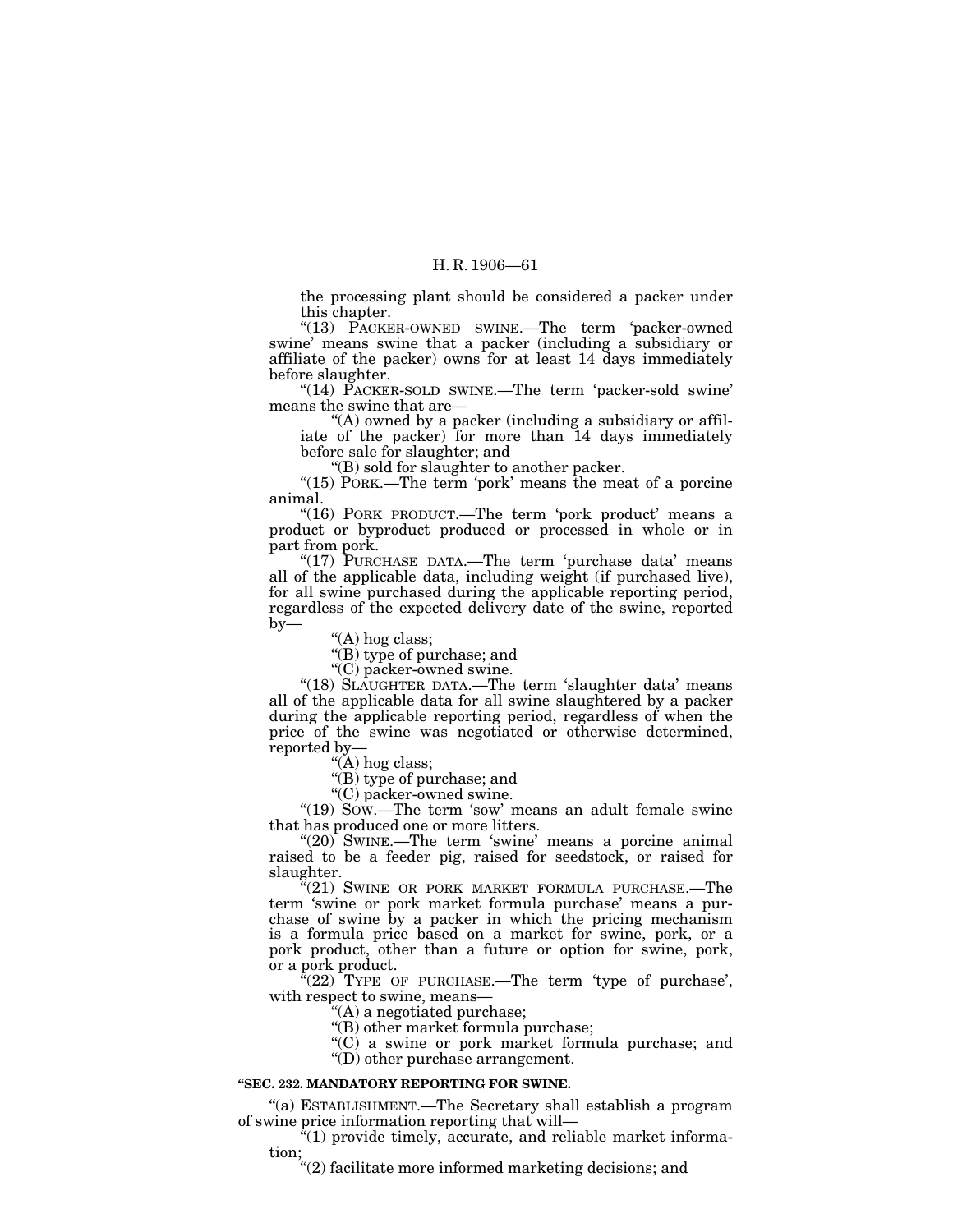''(3) promote competition in the swine slaughtering industry.

''(b) GENERAL REPORTING PROVISIONS APPLICABLE TO PACKERS AND THE SECRETARY.—

" $(1)$  In GENERAL.—The Secretary shall establish and implement a price reporting program in accordance with this section that includes the reporting and publication of information required under this section.

"(2) PACKER-OWNED SWINE.-Information required under this section for packer-owned swine shall include quantity and carcass characteristics, but not price.

''(3) PACKER-SOLD SWINE.—If information regarding the type of purchase is required under this section, the information shall be reported according to the numbers and percentages of each type of purchase comprising—

''(A) packer-sold swine; and

"(B) all other swine.

''(4) ADDITIONAL INFORMATION.—

''(A) REVIEW.—The Secretary shall review the information required to be reported by packers under this section at least once every 2 years.

''(B) OUTDATED INFORMATION.—After public notice and an opportunity for comment, subject to subparagraph (C), the Secretary shall promulgate regulations that specify additional information that shall be reported under this section if the Secretary determines under the review under subparagraph (A) that—

"(i) information that is currently required no longer accurately reflects the methods by which swine are valued and priced by packers; or

''(ii) packers that slaughter a significant majority of the swine produced in the United States no longer use backfat or lean percentage factors as indicators of price.

" $(\hat{C})$  LIMITATION.—Under subparagraph  $(B)$ , the Secretary may not require packers to provide any new or additional information that—

''(i) is not generally available or maintained by packers; or

''(ii) would be otherwise unduly burdensome to provide.

''(c) DAILY REPORTING.—

''(1) PRIOR DAY REPORT.—

''(A) IN GENERAL.—The corporate officers or officially designated representatives of each packer processing plant shall report to the Secretary, for each business day of the packer, such information as the Secretary determines necessary and appropriate to—

 $\ddot{f}$ <sup>(i)</sup> comply with the publication requirements of this section; and

''(ii) provide for the timely access to the information by producers, packers, and other market participants.

''(B) REPORTING DEADLINE AND PLANTS REQUIRED TO REPORT.—Not later than 7:00 a.m. Central Time on each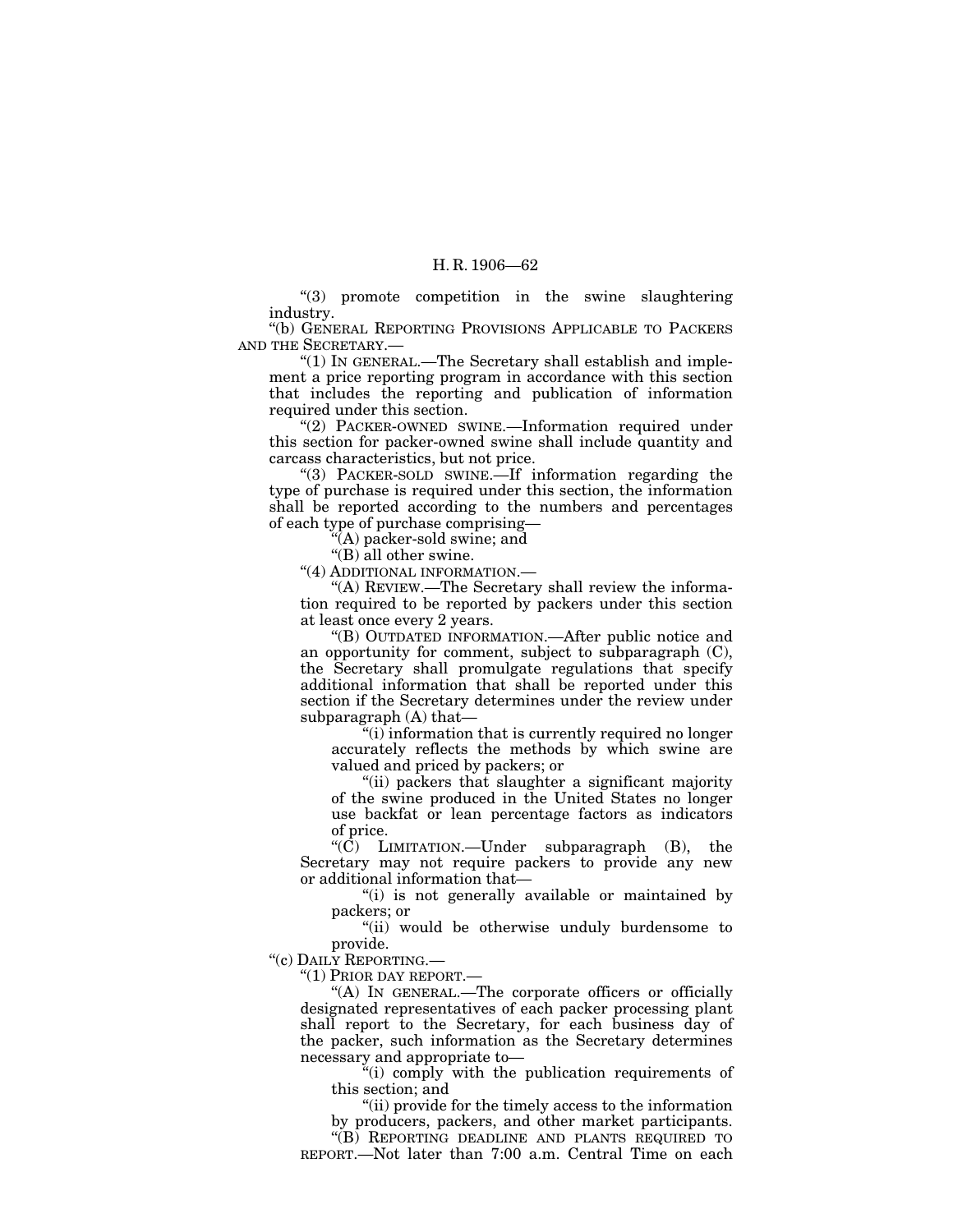reporting day, a packer required to report under subparagraph (A) shall report information regarding all swine purchased, priced, or slaughtered during the prior business day of the packer.

''(C) INFORMATION REQUIRED.—The information from the prior business day of a packer required under this paragraph shall include—

''(i) all purchase data, including—

''(I) the total number of—

''(aa) swine purchased; and

''(bb) swine scheduled for delivery; and

''(II) the base price and purchase data for slaughtered swine for which a price has been established;

"(ii) all slaughter data for the total number of swine slaughtered, including—

 $\sqrt{\text{I}}$  information concerning the net price, which shall be equal to the total amount paid by a packer to a producer (including all premiums, less all discounts) per hundred pounds of carcass weight of swine delivered at the plant—

''(aa) including any sum deducted from the price per hundredweight paid to a producer that reflects the repayment of a balance owed by the producer to the packer or the accumulation of a balance to later be repaid by the packer to the producer; and

''(bb) excluding any sum earlier paid to a producer that must later be repaid to the packer;

''(II) information concerning the average net price, which shall be equal to the quotient (stated per hundred pounds of carcass weight of swine) obtained by dividing—

"(aa) the total amount paid for the swine slaughtered at a packing plant during the applicable reporting period, including all premiums and discounts, and including any sum deducted from the price per hundredweight paid to a producer that reflects the repayment of a balance owed by the producer to the packer, or the accumulation of a balance to later be repaid by the packer to the producer, less all discounts; by

''(bb) the total carcass weight (in hundred pound increments) of the swine;

''(III) information concerning the lowest net price, which shall be equal to the lowest net price paid for a single lot or a group of swine slaughtered at a packing plant during the applicable reporting period per hundred pounds of carcass weight of swine;

''(IV) information concerning the highest net price, which shall be equal to the highest net price paid for a single lot or group of swine slaughtered at a packing plant during the applicable reporting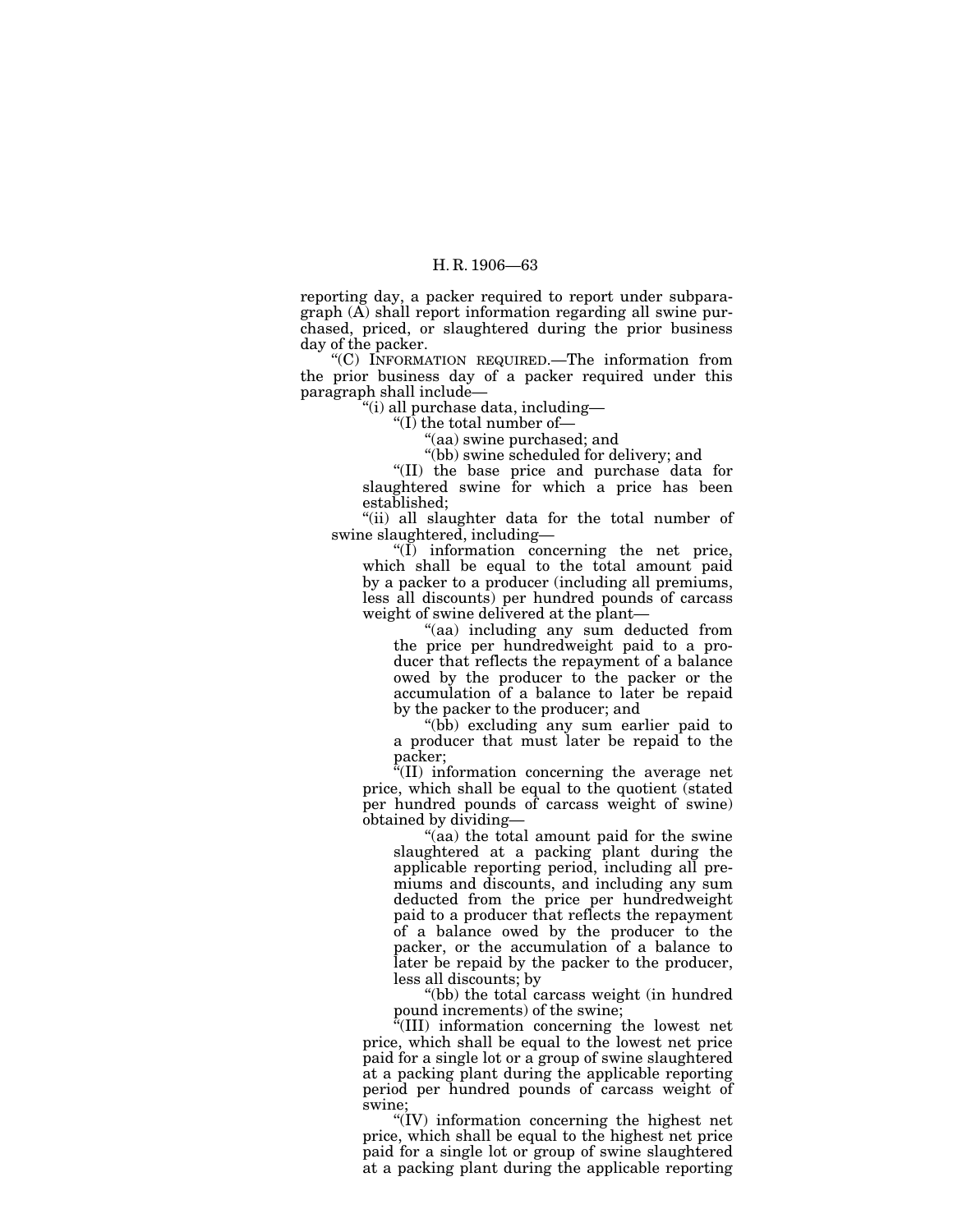period per hundred pounds of carcass weight of swine;

" $(V)$  the average carcass weight, which shall be equal to the quotient obtained by dividing—

"(aa) the total carcass weight of the swine slaughtered at the packing plant during the applicable reporting period; by

''(bb) the number of the swine described in item (aa),

adjusted for special slaughter situations (such as skinning or foot removal), as the Secretary determines necessary to render comparable carcass weights;

''(VI) the average sort loss, which shall be equal to the average discount (in dollars per hundred pounds carcass weight) for swine slaughtered during the applicable reporting period, resulting from the fact that the swine did not fall within the individual packer's established carcass weight or lot variation range;

''(VII) the average backfat, which shall be equal to the average of the backfat thickness (in inches) measured between the third and fourth from the last ribs, 7 centimeters from the carcass split (or adjusted from the individual packer's measurement to that reference point using an adjustment made by the Secretary) of the swine slaughtered during the applicable reporting period;

''(VIII) the average lean percentage, which shall be equal to the average percentage of the carcass weight comprised of lean meat for the swine slaughtered during the applicable reporting period, except that when a packer is required to report the average lean percentage under this subclause, the packer shall make available to the Secretary the underlying data, applicable methodology and formulae, and supporting materials used to determine the average lean percentage, which the Secretary may convert to the carcass measurements or lean percentage of the swine of the individual packer to correlate to a common percent lean measurement; and

"(IX) the total slaughter quantity, which shall be equal to the total number of swine slaughtered during the applicable reporting period, including all types of purchases and packer-owned swine; and

''(iii) packer purchase commitments, which shall be equal to the number of swine scheduled for delivery to a packer for slaughter for each of the next 14 calendar days.

''(D) PUBLICATION.—The Secretary shall publish the information obtained under this paragraph in a prior day report not later than 8:00 a.m. Central Time on the reporting day on which the information is received from the packer.

''(2) MORNING REPORT.—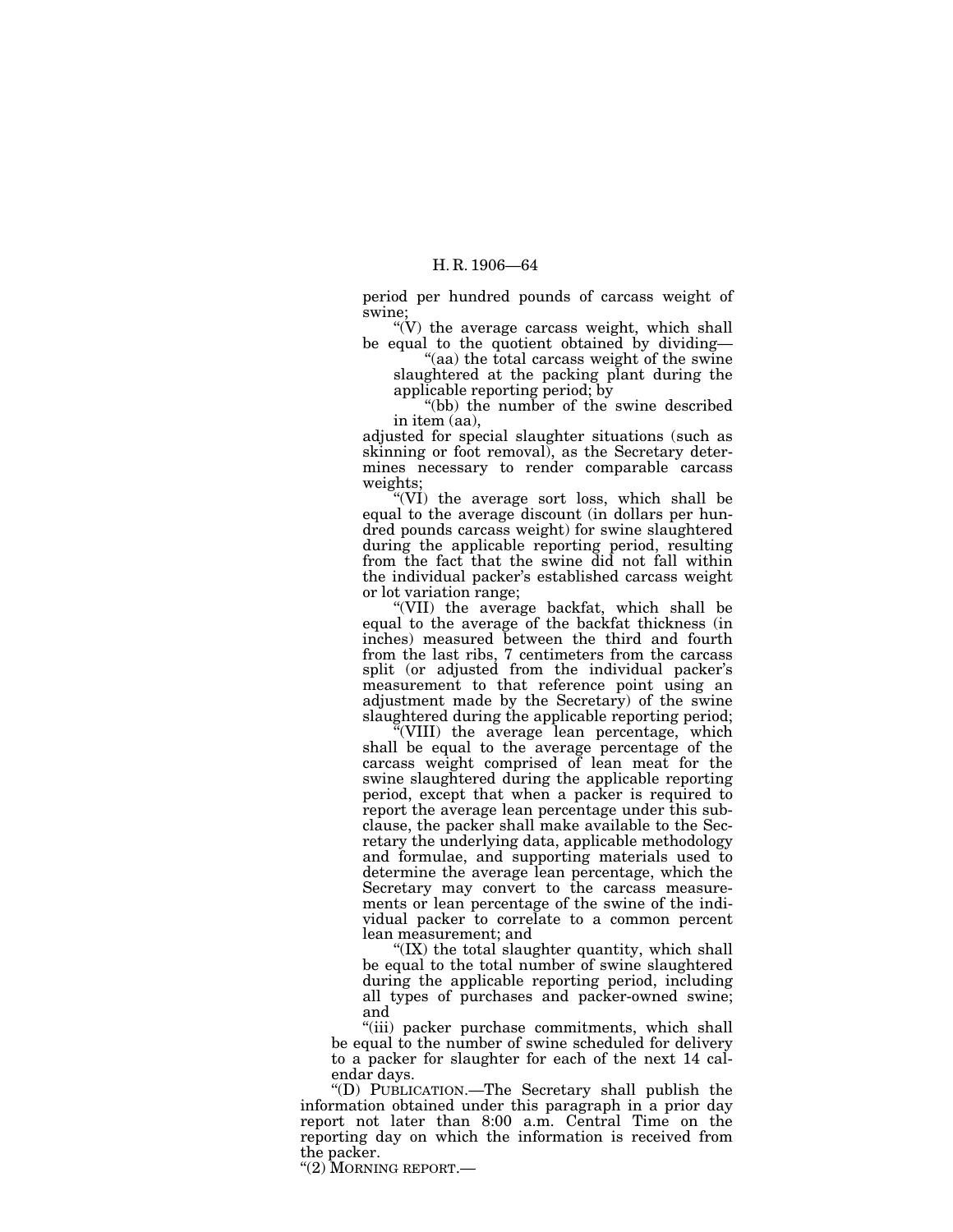''(A) IN GENERAL.—The corporate officers or officially designated representatives of each packer processing plant shall report to the Secretary not later than  $10:00^{\circ}$  a.m. Central Time each reporting day—

"(i) the packer's best estimate of the total number of swine, and packer-owned swine, expected to be purchased throughout the reporting day through each type of purchase;

''(ii) the total number of swine, and packer-owned swine, purchased up to that time of the reporting day through each type of purchase;

''(iii) the base price paid for all base market hogs purchased up to that time of the reporting day through negotiated purchases; and

"(iv) the base price paid for all base market hogs purchased through each type of purchase other than negotiated purchase up to that time of the reporting day, unless such information is unavailable due to pricing that is determined on a delayed basis.

 $E(E)$  PUBLICATION.—The Secretary shall publish the information obtained under this paragraph in the morning report as soon as practicable, but not later than  $11:00$ a.m. Central Time, on each reporting day.

''(3) AFTERNOON REPORT.—

''(A) IN GENERAL.—The corporate officers or officially designated representatives of each packer processing plant shall report to the Secretary not later than 2:00 p.m. Central Time each reporting day—

"(i) the packer's best estimate of the total number of swine, and packer-owned swine, expected to be purchased throughout the reporting day through each type of purchase;

"(ii) the total number of swine, and packer-owned swine, purchased up to that time of the reporting day through each type of purchase;

''(iii) the base price paid for all base market hogs purchased up to that time of the reporting day through negotiated purchases; and

"(iv) the base price paid for all base market hogs purchased up to that time of the reporting day through each type of purchase other than negotiated purchase, unless such information is unavailable due to pricing that is determined on a delayed basis.

''(B) PUBLICATION.—The Secretary shall publish the information obtained under this paragraph in the afternoon report as soon as practicable, but not later than 3:00 p.m. Central Time, on each reporting day.

''(d) WEEKLY NONCARCASS MERIT PREMIUM REPORT.—

"(1) IN GENERAL.—Not later than  $4:00$  p.m. Central Time on the first reporting day of each week, the corporate officers or officially designated representatives of each packer processing plant shall report to the Secretary a noncarcass merit premium report that lists—

" $(A)$  each category of standard noncarcass merit premiums used by the packer in the prior slaughter week; and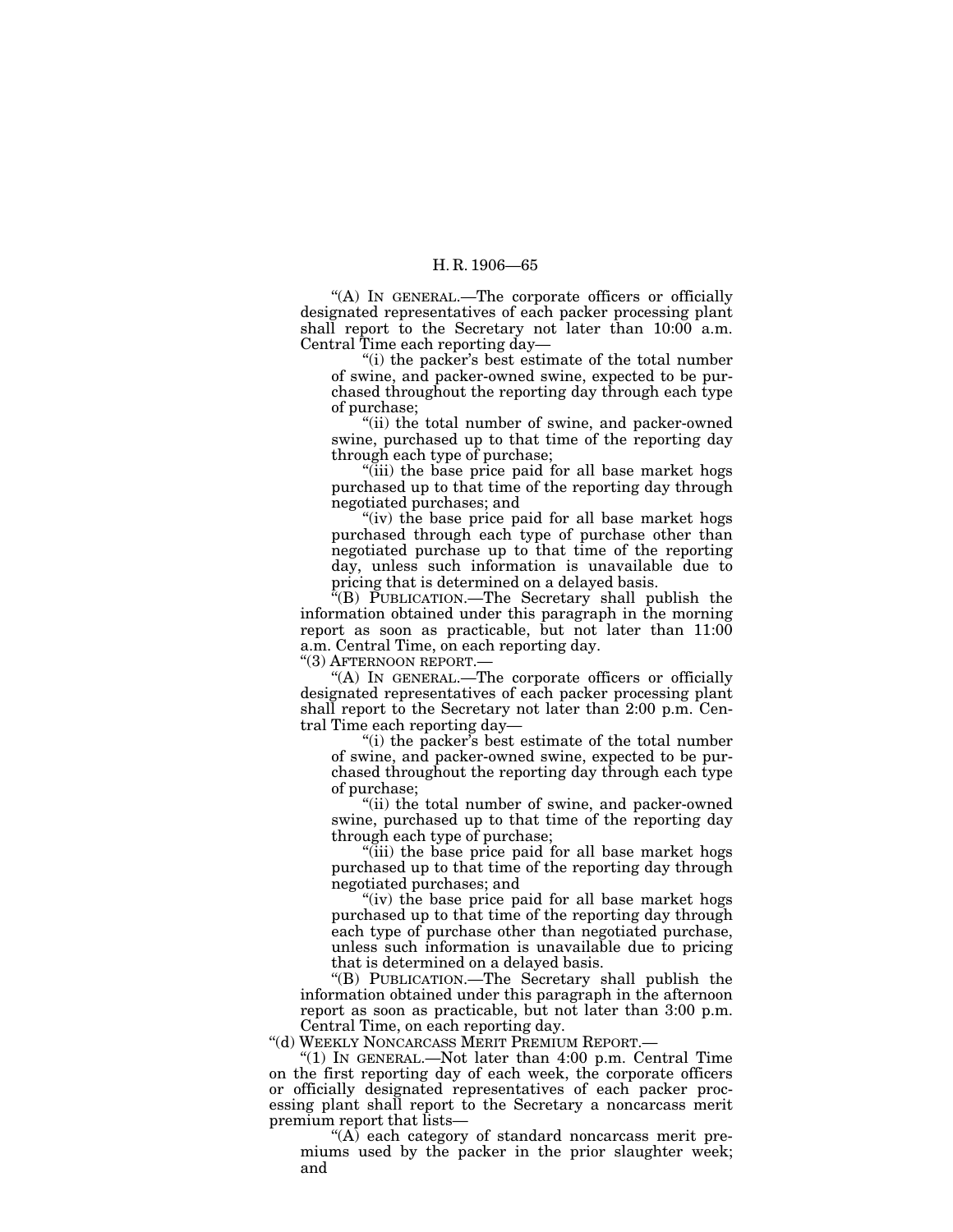''(B) the amount (in dollars per hundred pounds of carcass weight) paid to producers by the packer, by category.

 $\sqrt{\left(2\right)}$  PREMIUM LIST.—A packer shall maintain and make available to a producer, on request, a current listing of the dollar values (per hundred pounds of carcass weight) of each noncarcass merit premium used by the packer during the current or the prior slaughter week.

"(3) AVAILABILITY.—A packer shall not be required to pay a listed noncarcass merit premium to a producer that meets the requirements for the premium if the need for swine in a given category is filled at a particular point in time.

"(4) PUBLICATION.—The Secretary shall publish the information obtained under this subsection as soon as practicable, but not later than 5:00 p.m. Central Time, on the first reporting day of each week.

#### **''CHAPTER 4—LAMB REPORTING**

#### **''SEC. 241. MANDATORY REPORTING FOR LAMBS.**

''(a) ESTABLISHMENT.—The Secretary may establish a program of mandatory lamb price information reporting that will—

 $''(1)$  provide timely, accurate, and reliable market information;

''(2) facilitate more informed marketing decisions; and

''(3) promote competition in the lamb slaughtering industry. ''(b) NOTICE AND COMMENT.—If the Secretary establishes a mandatory price reporting program under subsection (a), the Secretary shall provide an opportunity for comment on proposed regulations to establish the program during the 30-day period beginning on the date of the publication of the proposed regulations.

#### **''CHAPTER 5—ADMINISTRATION**

## **''SEC. 251. GENERAL PROVISIONS.**

''(a) CONFIDENTIALITY.—The Secretary shall make available to the public information, statistics, and documents obtained from, or submitted by, packers, retail entities, and other persons under this subtitle in a manner that ensures that confidentiality is preserved regarding—

 $(1)$  the identity of persons, including parties to a contract; and

''(2) proprietary business information.

"(1) IN GENERAL  $-Subject$  to paragraph (2), no officer, employee, or agent of the United States shall, without the consent of the packer or other person concerned, divulge or make known in any manner, any facts or information regarding the business of the packer or other person that was acquired through reporting required under this subtitle.

''(2) EXCEPTIONS.—Information obtained by the Secretary under this subtitle may be disclosed—

"(A) to agents or employees of the Department of Agriculture in the course of their official duties under this subtitle;

''(B) as directed by the Secretary or the Attorney General, for enforcement purposes; or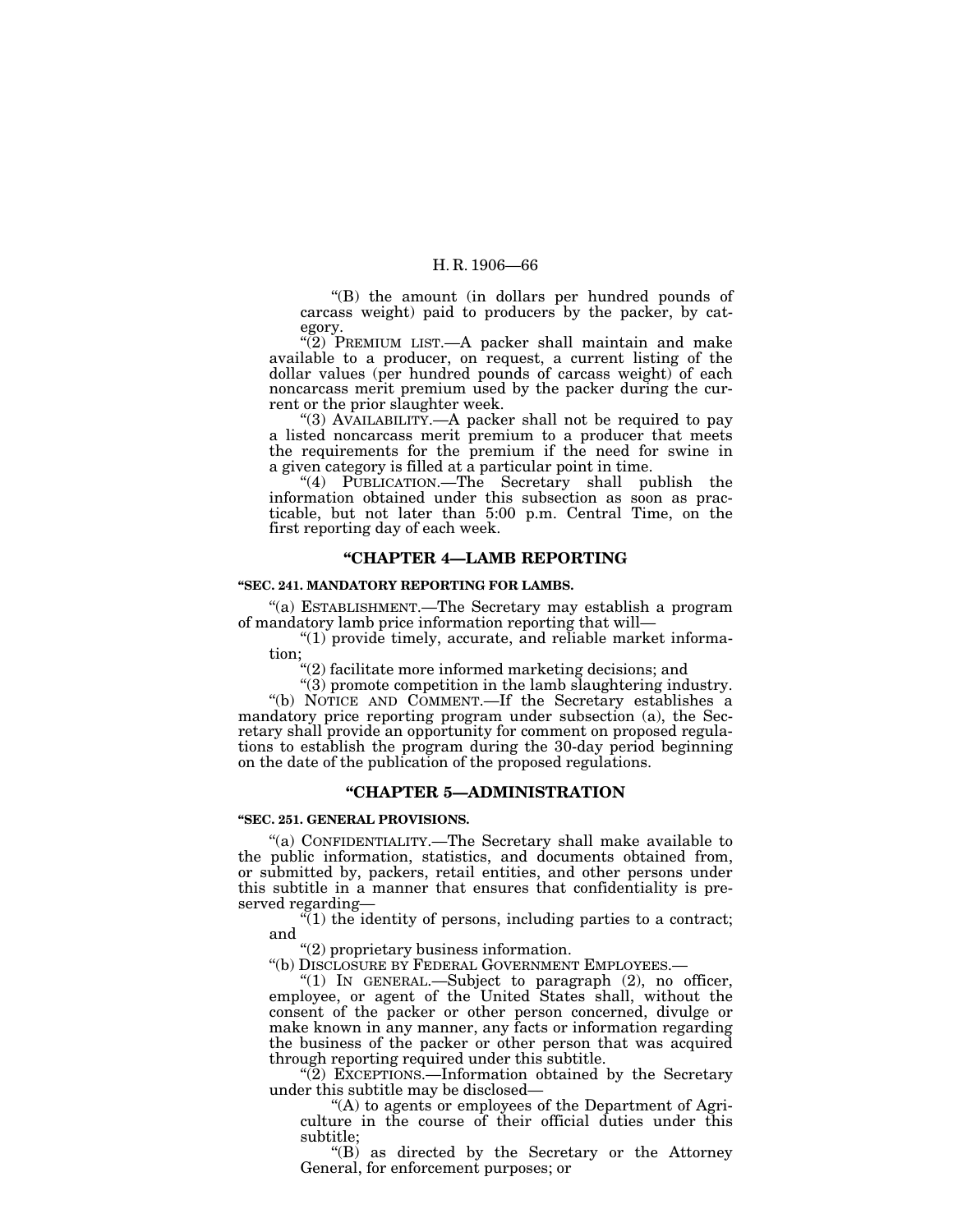''(C) by a court of competent jurisdiction.

''(3) DISCLOSURE UNDER FREEDOM OF INFORMATION ACT.— Notwithstanding any other provision of law, no facts or information obtained under this subtitle shall be disclosed in accordance with section 552 of title 5, United States Code.

"(c) REPORTING BY PACKERS.—A packer shall report all information required under this subtitle on an individual lot basis.

''(d) REGIONAL REPORTING AND AGGREGATION.—The Secretary shall make information obtained under this subtitle available to the public only in a manner that—

" $(1)$  ensures that the information is published on a national and a regional or statewide basis as the Secretary determines to be appropriate;

"(2) ensures that the identity of a reporting person is not disclosed; and

''(3) conforms to aggregation guidelines established by the Secretary.

''(e) ADJUSTMENTS.—Prior to the publication of any information required under this subtitle, the Secretary may make reasonable adjustments in information reported by packers to reflect price aberrations or other unusual or unique occurrences that the Secretary determines would distort the published information to the detriment of producers, packers, or other market participants.

''(f ) VERIFICATION.—The Secretary shall take such actions as the Secretary considers necessary to verify the accuracy of the information submitted or reported under chapter 2, 3, or 4.

''(g) ELECTRONIC REPORTING AND PUBLISHING.—The Secretary shall, to the maximum extent practicable, provide for the reporting and publishing of the information required under this subtitle by electronic means.

"(h) REPORTING OF ACTIVITIES ON WEEKENDS AND HOLIDAYS.—

 $(1)$  In GENERAL.—Livestock committed to a packer, or purchased, sold, or slaughtered by a packer, on a weekend day or holiday shall be reported by the packer to the Secretary (to the extent required under this subtitle), and reported by the Secretary, on the immediately following reporting day.

"(2) LIMITATION ON REPORTING BY PACKERS.—A packer shall not be required to report actions under paragraph (1) more than once on the immediately following reporting day.

"(i) EFFECT ON OTHER LAWS.—Nothing in this subtitle, the Livestock Mandatory Reporting Act of 1999, or amendments made by that Act restricts or modifies the authority of the Secretary to—

''(1) administer or enforce the Packers and Stockyards Act, 1921 (7 U.S.C. 181 et seq.);

 $(2)$  administer, enforce, or collect voluntary reports under this title or any other law; or

''(3) access documentary evidence as provided under sections 9 and 10 of the Federal Trade Commission Act (15 U.S.C. 49, 50).

#### **''SEC. 252. UNLAWFUL ACTS.**

''It shall be unlawful and a violation of this subtitle for any packer or other person subject to this subtitle (in the submission of information required under chapter 2, 3, or 4, as determined by the Secretary) to willfully—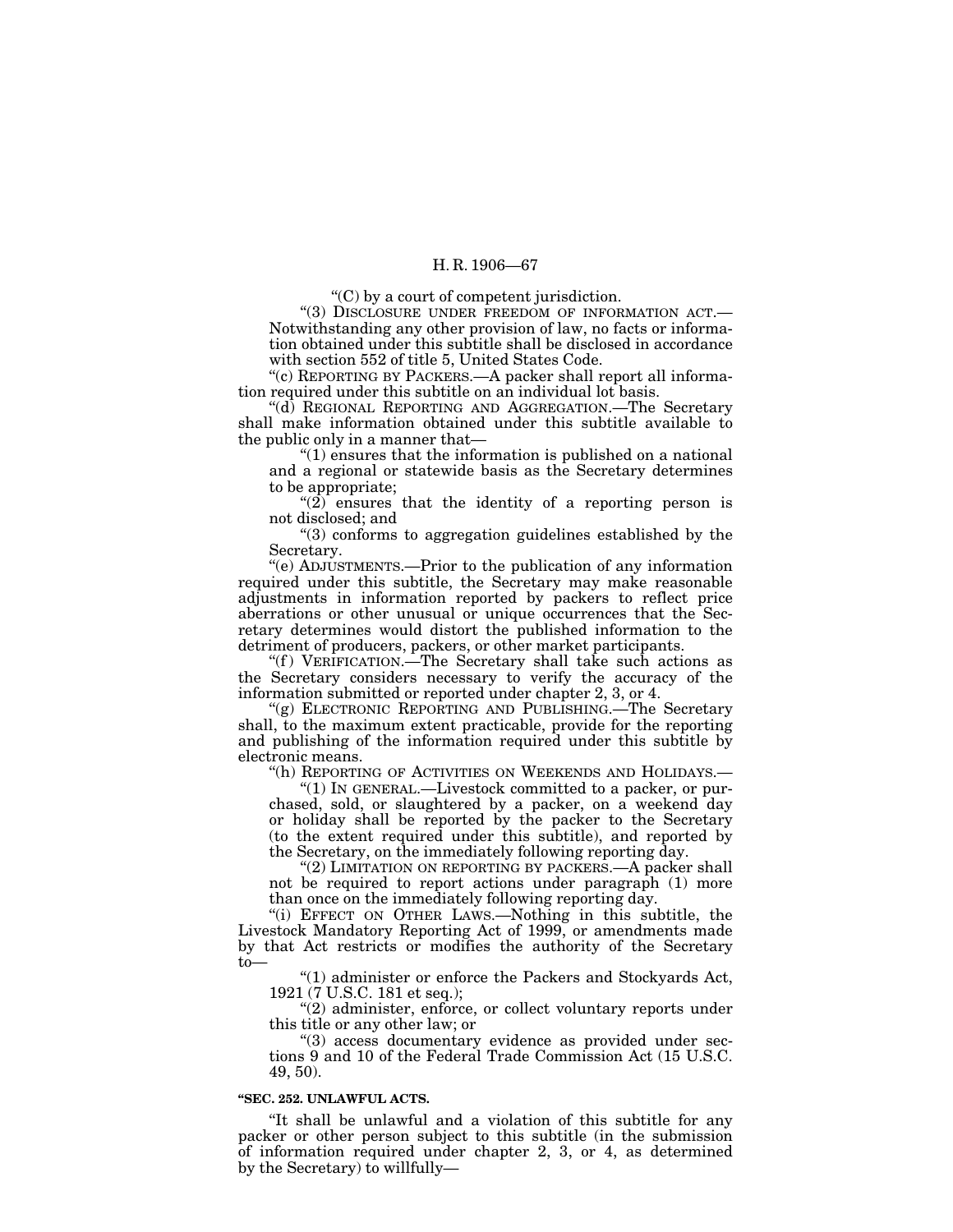"(1) fail or refuse to provide, or delay the timely reporting of, accurate information to the Secretary (including estimated information);

 $(2)$  solicit or request that a packer, the buyer or seller of livestock or livestock products, or any other person fail to provide, as a condition of any transaction, accurate or timely information required under this subtitle;

''(3) fail or refuse to comply with this subtitle; or

"(4) report estimated information in any report required under this subtitle in a manner that demonstrates a pattern of significant variance in accuracy when compared to the actual information that is reported for the same reporting period, or as determined by any audit, oversight, or other verification procedures of the Secretary.

### **''SEC. 253. ENFORCEMENT.**

''(a) CIVIL PENALTY.—

" $(1)$  In GENERAL.—Any packer or other person that violates this subtitle may be assessed a civil penalty by the Secretary of not more than \$10,000 for each violation.

''(2) CONTINUING VIOLATION.—Each day during which a violation continues shall be considered to be a separate violation.

''(3) FACTORS.—In determining the amount of a civil penalty to be assessed under paragraph  $(1)$ , the Secretary shall consider the gravity of the offense, the size of the business involved, and the effect of the penalty on the ability of the person that has committed the violation to continue in business.

"(4) MULTIPLE VIOLATIONS.—In determining whether to assess a civil penalty under paragraph (1), the Secretary shall consider whether a packer or other person subject to this subtitle has engaged in a pattern of errors, delays, or omissions in violation of this subtitle.

''(b) CEASE AND DESIST.—In addition to, or in lieu of, a civil penalty under subsection (a), the Secretary may issue an order to cease and desist from continuing any violation.

"(c) NOTICE AND HEARING.—No penalty shall be assessed, or cease and desist order issued, by the Secretary under this section unless the person against which the penalty is assessed or to which the order is issued is given notice and opportunity for a hearing before the Secretary with respect to the violation.

''(d) FINALITY AND JUDICIAL REVIEW.—

" $(1)$  IN GENERAL.—The order of the Secretary assessing a civil penalty or issuing a cease and desist order under this section shall be final and conclusive unless the affected person files an appeal of the order of the Secretary in United States district court not later than 30 days after the date of the issuance of the order.

"(2) STANDARD OF REVIEW.—A finding of the Secretary under this section shall be set aside only if the finding is found to be unsupported by substantial evidence.

''(e) ENFORCEMENT.—

''(1) IN GENERAL.—If, after the lapse of the period allowed for appeal or after the affirmance of a penalty assessed under this section, the person against which the civil penalty is assessed fails to pay the penalty, the Secretary may refer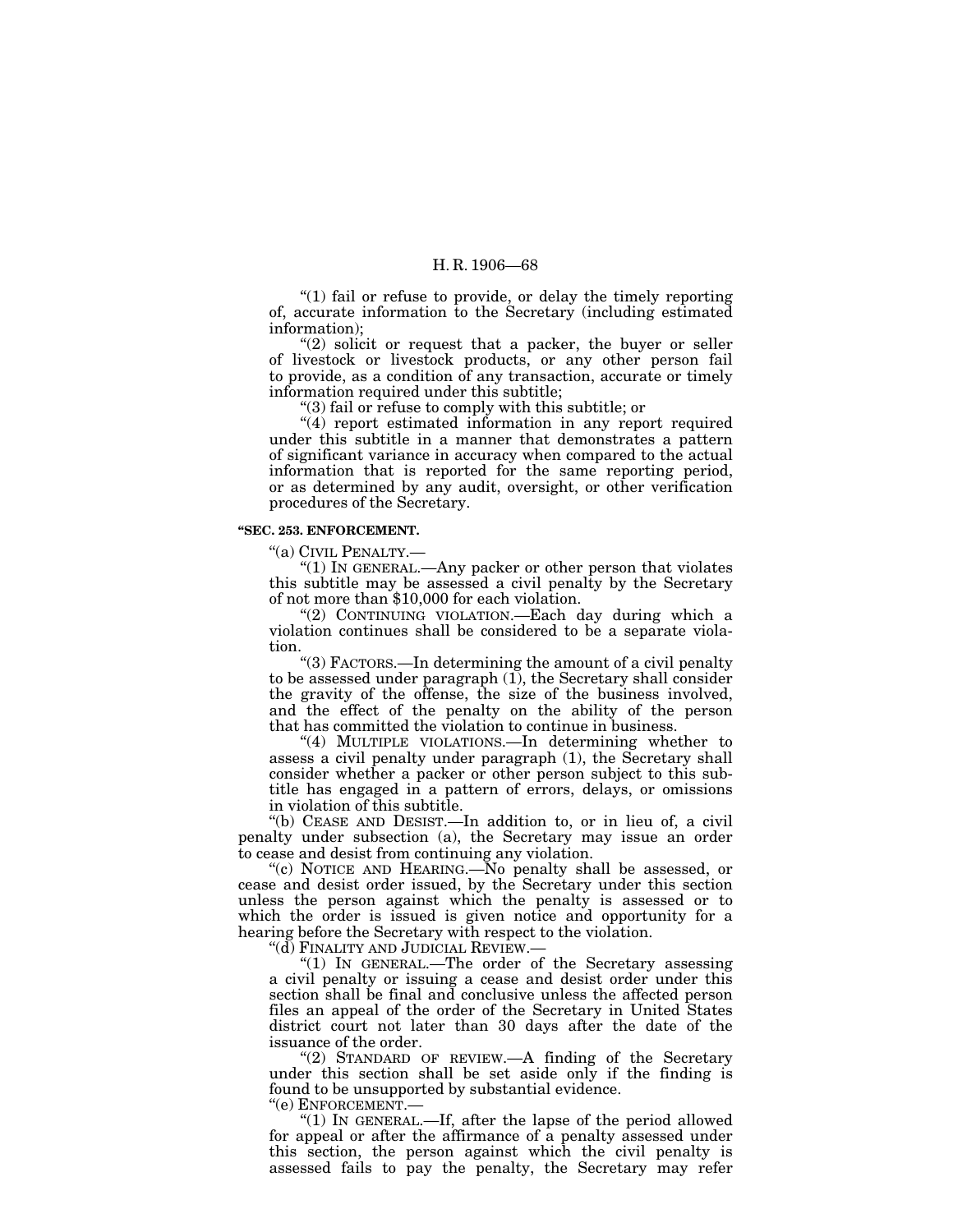the matter to the Attorney General who may recover the penalty by an action in United States district court.

" $(2)$  FINALITY.—In the action, the final order of the Secretary shall not be subject to review.

"(f) INJUNCTION OR RESTRAINING ORDER.—<br>"(1) IN GENERAL.—If the Secretary has reason to believe that any person subject to this subtitle has failed or refused to provide the Secretary information required to be reported pursuant to this subtitle, and that it would be in the public interest to enjoin the person from further failure to comply with the reporting requirements, the Secretary may notify the Attorney General of the failure.

''(2) ATTORNEY GENERAL.—The Attorney General may apply to the appropriate district court of the United States for a temporary or permanent injunction or restraining order.

''(3) COURT.—When needed to carry out this subtitle, the court shall, on a proper showing, issue a temporary injunction or restraining order without bond.<br>"(g) FAILURE TO OBEY ORDERS.—

"(1) IN GENERAL.—If a person subject to this subtitle fails to obey a cease and desist or civil penalty order issued under this subsection after the order has become final and unappealable, or after the appropriate United States district court has entered a final judgment in favor of the Secretary, the United States may apply to the appropriate district court for enforcement of the order.

"(2) ENFORCEMENT.—If the court determines that the order was lawfully made and duly served and that the person violated the order, the court shall enforce the order.

''(3) CIVIL PENALTY.—If the court finds that the person violated the cease and desist provisions of the order, the person shall be subject to a civil penalty of not more than \$10,000 for each offense.

## **''SEC. 254. FEES.**

''The Secretary shall not charge or assess a user fee, transaction fee, service charge, assessment, reimbursement, or any other fee for the submission or reporting of information, for the receipt or availability of, or access to, published reports or information, or for any other activity required under this subtitle.

#### **''SEC. 255. RECORDKEEPING.**

''(a) IN GENERAL.—Subject to subsection (b), each packer required to report information to the Secretary under this subtitle shall maintain, and make available to the Secretary on request, for 2 years—

 $''(1)$  the original contracts, agreements, receipts and other records associated with any transaction relating to the purchase, sale, pricing, transportation, delivery, weighing, slaughter, or carcass characteristics of all livestock; and

 $\mathcal{E}(2)$  such records or other information as is necessary or appropriate to verify the accuracy of the information required to be reported under this subtitle.

"(b) LIMITATIONS.—Under subsection  $(a)(2)$ , the Secretary may not require a packer to provide new or additional information if—

" $(1)$  the information is not generally available or maintained by packers; or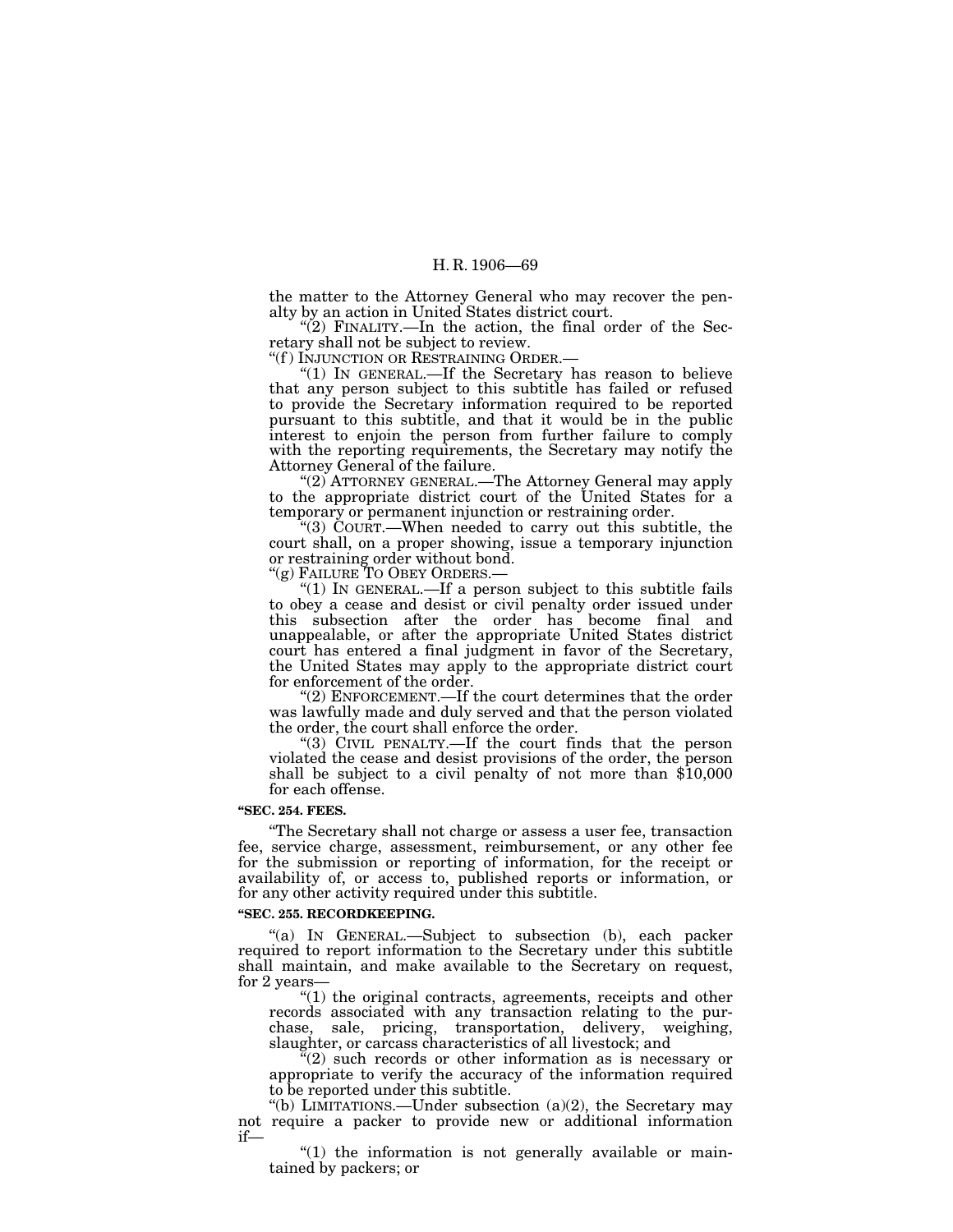"(2) the provision of the information would be unduly burdensome.

''(c) PURCHASES OF CATTLE OR SWINE.—A record of a purchase of a lot of cattle or a lot of swine by a packer shall evidence whether the purchase occurred—

''(1) before 10:00 a.m. Central Time;

 $''(2)$  between 10:00 a.m. and 2:00 p.m. Central Time; or ''(3) after 2:00 p.m. Central Time.

### **''SEC. 256. VOLUNTARY REPORTING.**

''The Secretary shall encourage voluntary reporting by packers (as defined in section 201 of the Packers and Stockyards Act, 1921 (7 U.S.C. 191)) to which the mandatory reporting requirements of this subtitle do not apply.

### **''SEC. 257. PUBLICATION OF INFORMATION ON RETAIL PURCHASE PRICES FOR REPRESENTATIVE MEAT PRODUCTS.**

"(a) IN GENERAL.—Beginning not later than 90 days after the date of the enactment of this subtitle, the Secretary shall compile and publish at least monthly (weekly, if practicable) information on retail prices for representative food products made from beef, pork, chicken, turkey, veal, or lamb.

 $*(b)$  INFORMATION.—The report published by the Secretary under subsection (a) shall include—

''(1) information on retail prices for each representative food product described in subsection (a); and

 $\mathcal{L}(2)$  information on total sales quantity (in pounds and dollars) for each representative food product.

"(c) MEAT PRICE SPREADS REPORT.—During the period ending 2 years after the initial publication of the report required under subsection (a), the Secretary shall continue to publish the Meat Price Spreads Report in the same manner as the Report was published before the date of the enactment of this subtitle.<br>"(d) INFORMATION COLLECTION.—

"(1) IN GENERAL.—To ensure the accuracy of the reports required under subsection (a), the Secretary shall obtain the information for the reports from one or more sources including—

''(A) a consistently representative set of retail transactions; and

 $\text{actions}$ ; and  $\text{``(B)}$  both prices and sales quantities for the transactions.

''(2) SOURCE OF INFORMATION.—The Secretary may—

"(A) obtain the information from retailers or commercial information sources; and

''(B) use valid statistical sampling procedures, if necessary.

''(3) ADJUSTMENTS.—In providing information on retail prices under this section, the Secretary may make adjustments to take into account differences in—

''(A) the geographic location of consumption;

''(B) the location of the principal source of supply; ''(C) distribution costs; and

''(D) such other factors as the Secretary determines reflect a verifiable comparative retail price for a representative food product.

''(e) ADMINISTRATION.—The Secretary—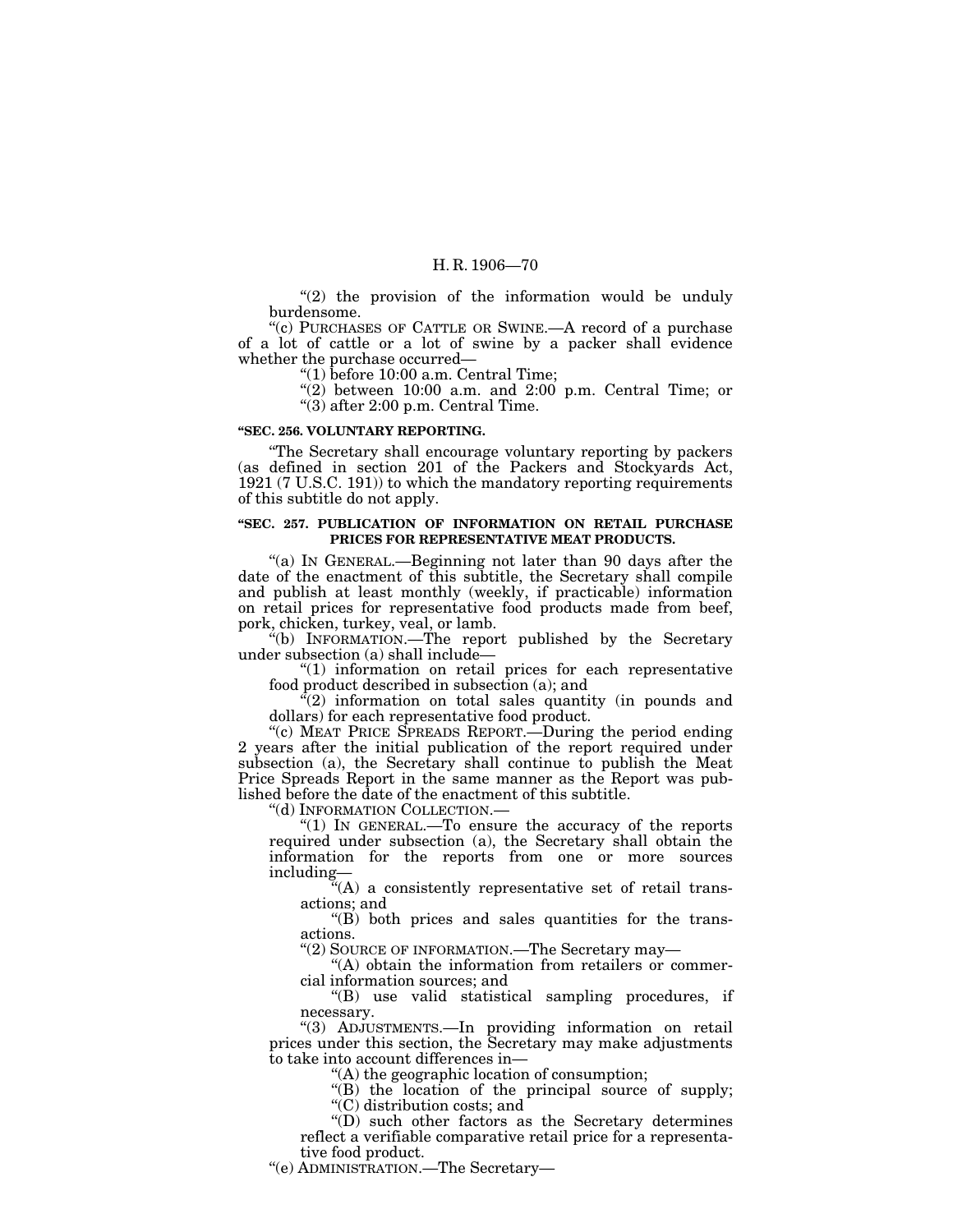''(1) shall collect information under this section only on a voluntary basis; and

"(2) shall not impose a penalty on a person for failure to provide the information or otherwise compel a person to provide the information.

## **''SEC. 258. SUSPENSION AUTHORITY REGARDING SPECIFIC TERMS OF PRICE REPORTING REQUIREMENTS.**

''(a) IN GENERAL.—The Secretary may suspend any requirement of this subtitle if the Secretary determines that application of the requirement is inconsistent with the purposes of this subtitle.

''(b) SUSPENSION PROCEDURE.—

''(1) PERIOD.—A suspension under subsection (a) shall be for a period of not more than 240 days.

 $\mathcal{L}(2)$  ACTION BY CONGRESS.—If an Act of Congress concerning the requirement that is the subject of the suspension under subsection (a) is not enacted by the end of the period of the suspension established under paragraph (1), the Secretary shall implement the requirement.

### **''SEC. 259. FEDERAL PREEMPTION.**

''In order to achieve the goals, purposes, and objectives of this title on a nationwide basis and to avoid potentially conflicting State laws that could impede the goals, purposes, or objectives of this title, no State or political subdivision of a State may impose a requirement that is in addition to, or inconsistent with, any requirement of this subtitle with respect to the submission or reporting of information, or the publication of such information, on the prices and quantities of livestock or livestock products.''.

#### **SEC. 912. UNJUST DISQUALIFICATION.**

Section 202(b) of the Packers and Stockyards Act, 1921 (7 U.S.C. 192(b)), is amended by striking "whatsoever" each place it appears.

## **SEC. 913. CONFORMING AMENDMENTS.**

(a) Section 416 of the Packers and Stockyards Act, 1921 (7 U.S.C. 229a), is repealed.

(b) Section 1127 of the Agriculture, Rural Development, Food and Drug Administration, and Related Agencies Appropriations Act, 1999 (7 U.S.C. 1421 note; Public Law 105–277), is amended—

(1) by striking subsection (b) and inserting the following: ''(b) EXPORT MARKET REPORTING.—The Secretary shall—

 $''(1)$  implement a streamlined electronic system for collecting export sales and shipments data, in the least intrusive manner possible, for fresh or frozen muscle cuts of meat food products; and

''(2) develop a data-reporting program to disseminate summary information in a timely manner (in the case of beef, consistent with the reporting under section 602(a) of the Agricultural Trade Act of  $1978 (7 \text{ U.S.C. } 5712(a))$ ."; and

(2) in subsection (c), by striking ''this section of the Act'' and inserting "subsection (b)".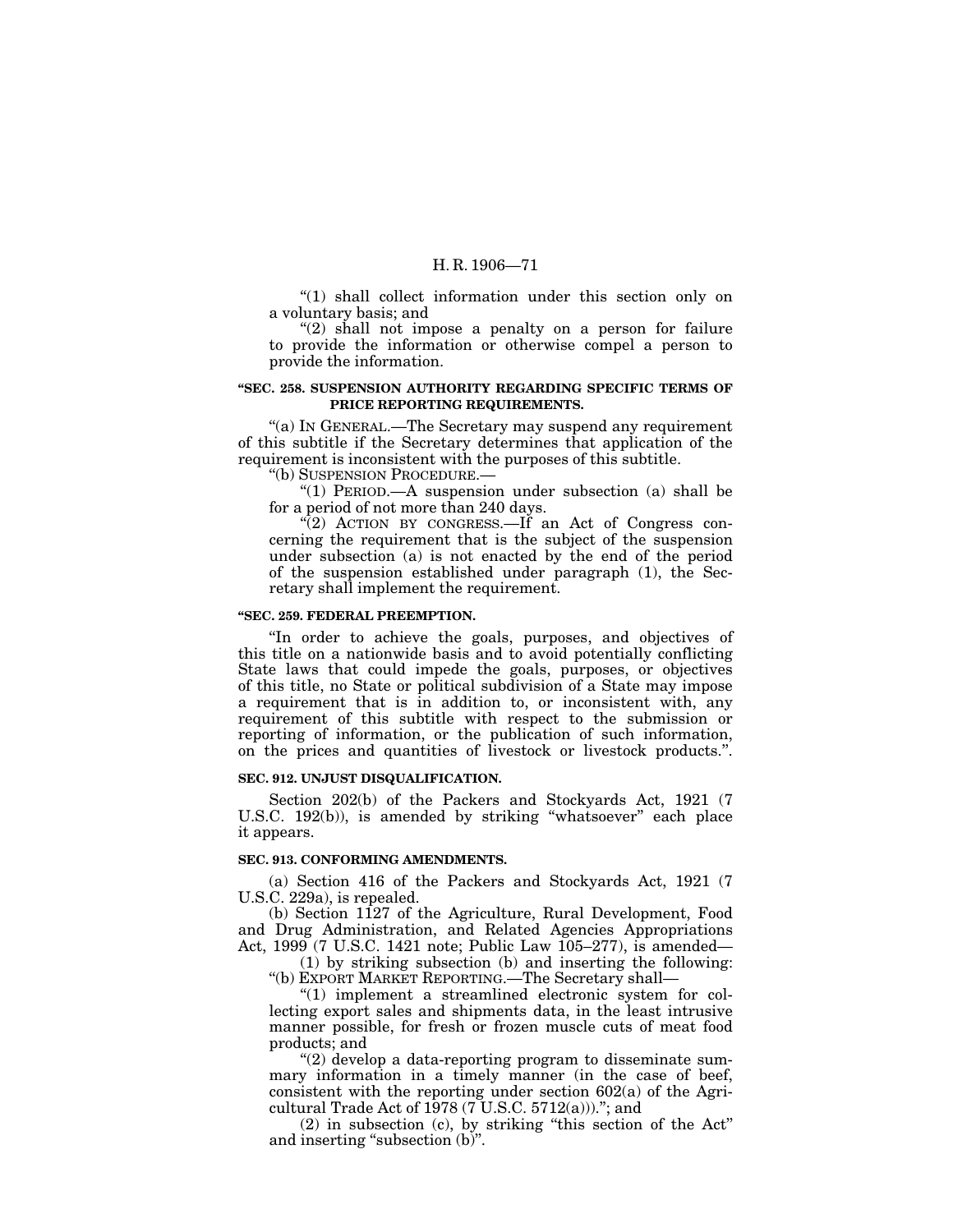# **Subtitle B—Related Beef Reporting Provisions**

#### **SEC. 921. BEEF EXPORT REPORTING.**

Section 602(a)(1) of the Agricultural Trade Act of 1978 (7 U.S.C.  $5712(a)(1)$  is amended by inserting ", beef," after "cotton".

#### **SEC. 922. EXPORT CERTIFICATES FOR MEAT AND MEAT FOOD PROD-UCTS.**

Not later than 1 year after the date of the enactment of this Act, the Secretary of Agriculture shall fully implement a program, through the use of a streamlined electronic online system, to issue and report export certificates for all meat and meat products.

## **SEC. 923. IMPORTS OF BEEF, BEEF VARIETY MEATS, AND CATTLE.**

(a) IN GENERAL.—The Secretary of Agriculture shall—

(1) obtain information regarding the import of beef and beef variety meats (consistent with the information categories reported for beef exports under section 602(a) of the Agricultural Trade Act of  $1978$  (7 U.S.C. 5712(a))) and cattle using available information sources; and

(2) publish the information in a timely manner weekly and in a form that maximizes the utility of the information to beef producers, packers, and other market participants.

(b) CONTENT.—The published information shall include information reporting the year-to-date cumulative annual imports of beef, beef variety meats, and cattle for the current and prior marketing years.

## **SEC. 924. AUTHORIZATION OF APPROPRIATIONS.**

There are authorized to be appropriated such sums as are necessary to carry out sections 922 and 923.

# **Subtitle C—Related Swine Reporting Provisions**

# **SEC. 931. IMPROVEMENT OF HOGS AND PIGS INVENTORY REPORT.**

(a) IN GENERAL.—Effective beginning not later than 90 days after the date of the enactment of this Act, the Secretary of Agriculture shall publish on a monthly basis the Hogs and Pigs Inventory Report.

(b) GESTATING SOWS.—The Secretary shall include in a separate category of the Report the number of bred female swine that are assumed, or have been confirmed, to be pregnant during the reporting period.

(c) PHASE-OUT.—Effective for a period of eight quarters after the implementation of the monthly report required under subsection (a), the Secretary shall continue to maintain and publish on a quarterly basis the Hogs and Pigs Inventory Report published on or before the date of the enactment of this Act.

#### **SEC. 932. BARROW AND GILT SLAUGHTER.**

(a) IN GENERAL.—The Secretary of Agriculture shall promptly obtain and maintain, through an appropriate collection system or valid sampling system at packing plants, information on the total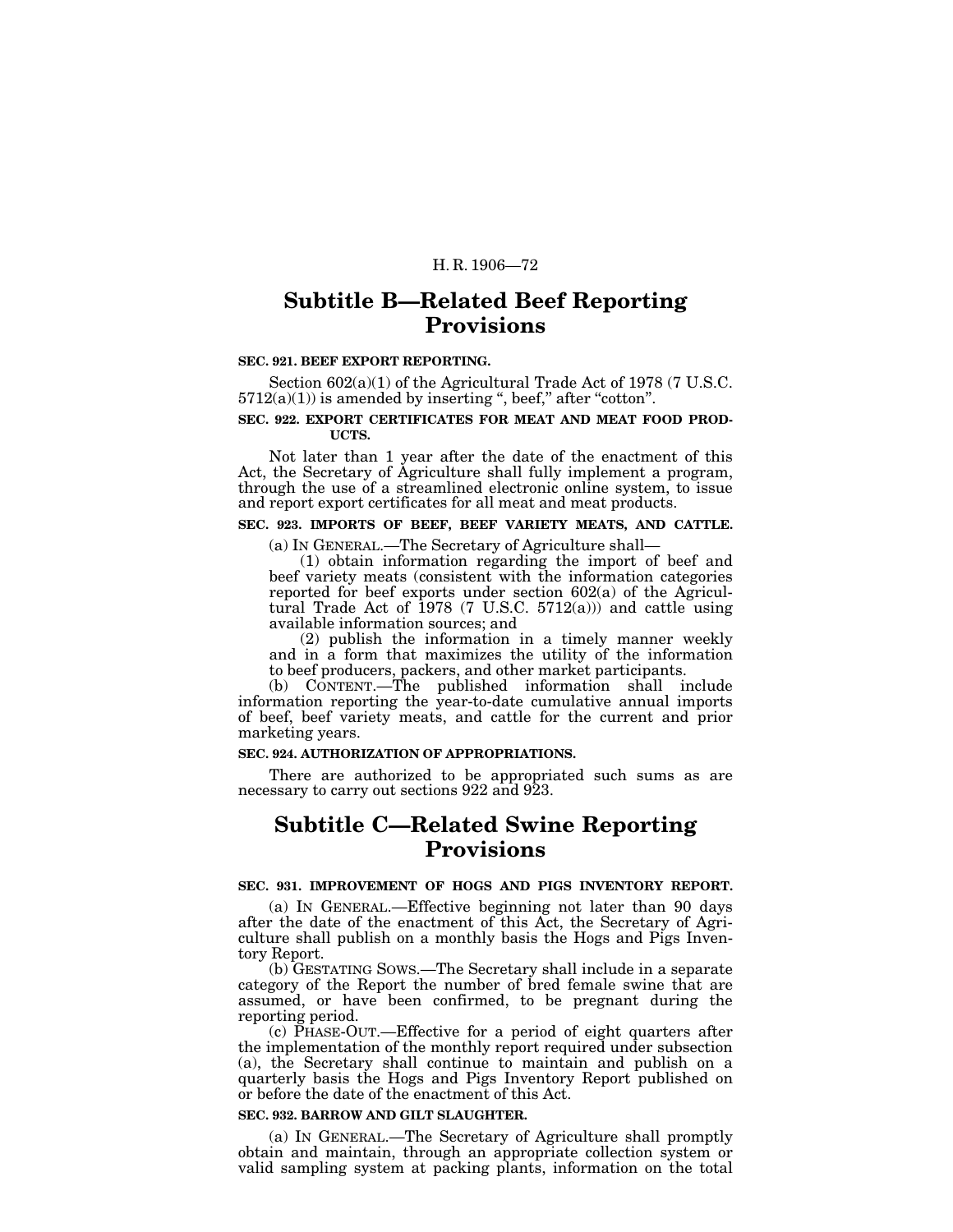slaughter of swine that reflects differences in numbers between barrows and gilts, as determined by the Secretary.

(b) AVAILABILITY.—The information shall be made available to swine producers, packers, and other market participants in a report published by the Secretary not less frequently than weekly. (c) ADMINISTRATION.—

(1) IN GENERAL.—The Secretary shall administer the collection and compilation of information, and the publication of the report, required by this section.

(2) NONDELEGATION.—The Secretary shall not delegate the collection, compilation, or administration of the information required by this section to any packer (as defined in section 201 of the Packers and Stockyards Act, 1921 (7 U.S.C. 191)).

#### **SEC. 933. AVERAGE TRIM LOSS CORRELATION STUDY AND REPORT.**

(a) IN GENERAL.—The Secretary of Agriculture shall contract with a qualified contractor to conduct a correlation study and prepare a report establishing a baseline and standards for determining and improving average trim loss measurements and processing techniques for pork processors to employ in the slaughter of swine.

(b) CORRELATION STUDY AND REPORT.—The study and report shall—

(1) analyze processing techniques that would assist the pork processing industry in improving procedures for uniformity and transparency in how trim loss is discounted (in dollars per hundred pounds carcass weight) by different packers and processors;

(2) analyze slaughter inspection procedures that could be improved so that trimming procedures and policies of the Secretary are uniform to the maximum extent determined practicable by the Secretary;

(3) determine how the Secretary may be able to foster improved breeding techniques and animal handling and transportation procedures through training programs made available to swine producers so as to minimize trim loss in slaughter processing; and

(4) make recommendations that are designed to effect changes in the pork industry so as to achieve continuous improvement in average trim losses and discounts.

(c) SUBSEQUENT REPORTS ON STATUS OF IMPROVEMENTS AND UPDATES IN BASELINE.—Not less frequently than once every 2 years after the initial publication of the report required under this section, the Secretary shall make subsequent periodic reports that—

(1) examine the status of the improvement in reducing trim loss discounts in the pork processing industry; and

(2) update the baseline to reflect changes in trim loss discounts.

(d) SUBMISSION OF REPORTS TO CONGRESS, PRODUCERS, PACKERS, AND OTHERS.—The reports required under this section shall be made available to—

(1) the public on the Internet;

(2) the Committee on Agriculture of the House of Representatives;

(3) the Committee on Agriculture, Nutrition, and Forestry of the Senate;

(4) producers and packers; and

(5) other market participants.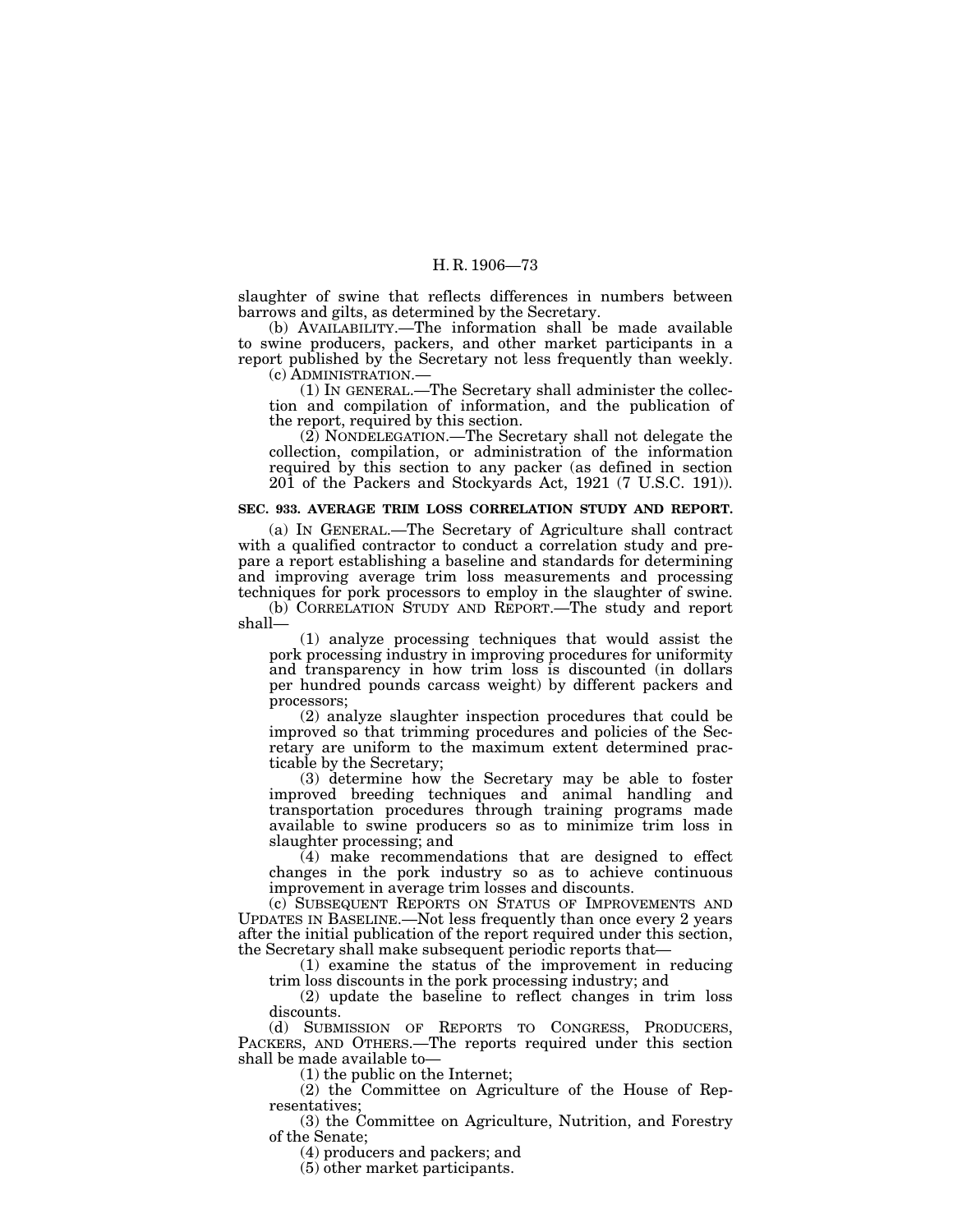# **SEC. 934. SWINE PACKER MARKETING CONTRACTS.**

Title II of the Packers and Stockyards Act, 1921 (7 U.S.C. 191 et seq.) is amended—

(1) by inserting before section 201 (7 U.S.C. 191) the following:

# **''Subtitle A—General Provisions'';**

and

(2) by adding at the end the following:

# **''Subtitle B—Swine Packer Marketing Contracts**

## **''SEC. 221. DEFINITIONS.**

''Except as provided in section 223(a), in this subtitle:

"(1) MARKET.—The term 'market' means the sale or disposition of swine, pork, or pork products in commerce.

"(2) PACKER.—The term 'packer' has the meaning given the term in section 231 of the Agricultural Marketing Act of 1946.

"(3) PORK.—The term 'pork' means the meat of a porcine animal.

"(4) PORK PRODUCT.—The term 'pork product' means a product or byproduct produced or processed in whole or in part from pork.

"(5) STATE.—The term 'State' means each of the 50 States.

 $'(6)$  SWINE.—The term 'swine' means a porcine animal raised to be a feeder pig, raised for seedstock, or raised for slaughter.

 $f(7)$  TYPE OF CONTRACT.—The term 'type of contract' means the classification of contracts or risk management agreements for the purchase of swine by—

''(A) the mechanism used to determine the base price for swine committed to a packer, grouped into practicable classifications by the Secretary (including swine or pork market formula purchases, other market formula purchases, and other purchase arrangements); and

''(B) the presence or absence of an accrual account or ledger that must be repaid by the producer or packer that receives the benefit of the contract pricing mechanism in relation to negotiated prices.

"(8) OTHER TERMS.—Except as provided in this subtitle, a term has the meaning given the term in section 212 or 231 of the Agricultural Marketing Act of 1946.

#### **''SEC. 222. SWINE PACKER MARKETING CONTRACTS OFFERED TO PRO-DUCERS.**

"(a) IN GENERAL.—Subject to the availability of appropriations to carry out this section, the Secretary shall establish and maintain a library or catalog of each type of contract offered by packers to swine producers for the purchase of all or part of the producers' production of swine (including swine that are purchased or committed for delivery), including all available noncarcass merit premiums.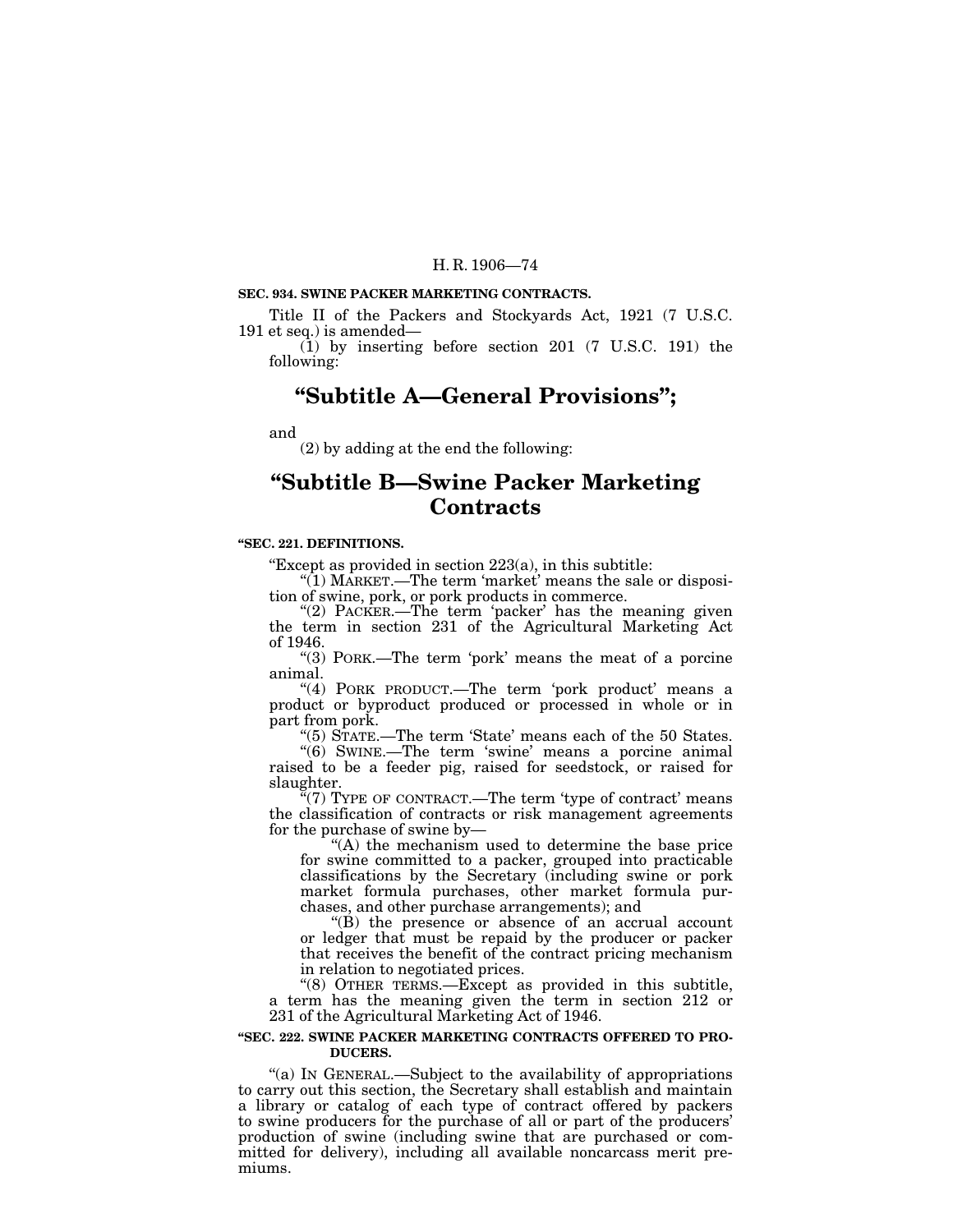''(b) AVAILABILITY.—The Secretary shall make available to swine producers and other interested persons information on the types of contracts described in subsection (a), including notice (on a realtime basis if practicable) of the types of contracts that are being offered by each individual packer to, and are open to acceptance by, producers for the purchase of swine.

''(c) CONFIDENTIALITY.—The reporting requirements under subsections (a) and (b) shall be subject to the confidentiality protections provided under section 251 of the Agricultural Marketing Act of 1946.

''(d) INFORMATION COLLECTION.—

''(1) IN GENERAL.—The Secretary shall—

"(A) obtain (by a filing or other procedure required of each individual packer) information indicating what types of contracts for the purchase of swine are available from each packer; and

''(B) make the information available in a monthly report to swine producers and other interested persons.

"(2) CONTRACTED SWINE NUMBERS.—Each packer shall provide, and the Secretary shall collect and publish in the monthly report required under paragraph (1)(B), information specifying—

 $\tilde{f}(A)$  the types of existing contracts for each packer;

''(B) the provisions contained in each contract that provide for expansion in the numbers of swine to be delivered under the contract for the following 6-month and 12-month periods;

''(C) an estimate of the total number of swine committed by contract for delivery to all packers within the 6-month and 12-month periods following the date of the report, reported by reporting region and by type of contract; and

''(D) an estimate of the maximum total number of swine that potentially could be delivered within the 6 month and 12-month periods following the date of the report under the provisions described in subparagraph (B) that are included in existing contracts, reported by reporting region and by type of contract.

''(e) VIOLATIONS.—It shall be unlawful and a violation of this title for any packer to willfully fail or refuse to provide to the Secretary accurate information required under, or to willfully fail or refuse to comply with any requirement of, this section.

"(f) AUTHORIZATION OF APPROPRIATIONS.—There are authorized to be appropriated such sums as necessary to carry out this section.

### **''SEC. 223. REPORT ON THE SECRETARY'S JURISDICTION, POWER, DUTIES, AND AUTHORITIES.**

"(a) DEFINITION OF PACKER.—In this section, the term 'packer' has the meaning given the term in section 201 of the Packers and Stockyards Act, 1921 (7 U.S.C. 191).

''(b) REPORT.—Not later than 90 days after the date of the enactment of this subtitle, the Comptroller General of the United States shall provide to the Committee on Agriculture of the House of Representatives and the Committee on Agriculture, Nutrition, and Forestry of the Senate a report describing the jurisdiction, powers, duties, and authorities of the Secretary that relate to packers and other persons involved in procuring, slaughtering, or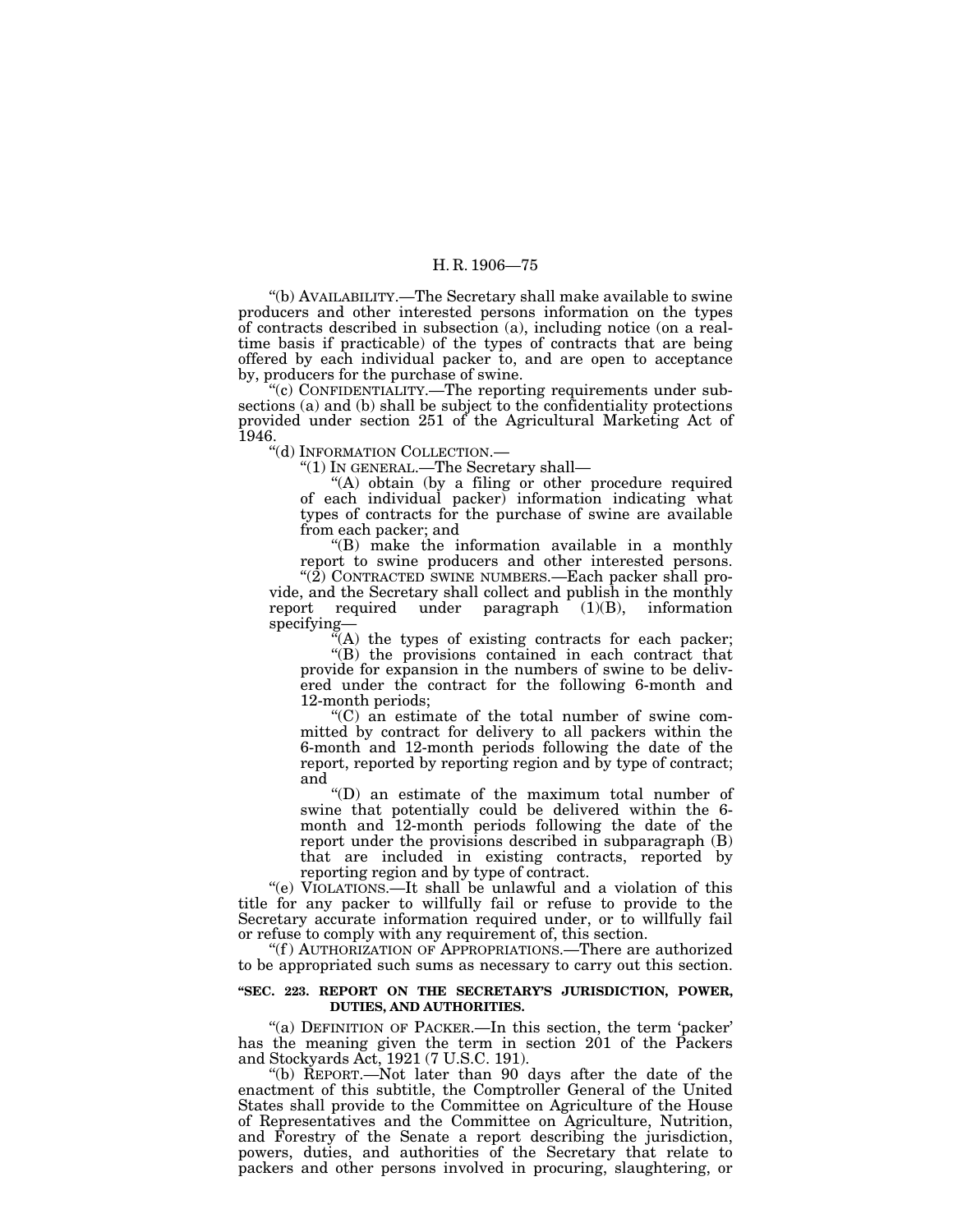processing swine, pork, or pork products that are covered by this Act and other laws, including—

''(1) the Federal Trade Commission Act (15 U.S.C. 41 et seq.), especially sections 6, 8, 9, and 10 of that Act (15 U.S.C.  $46, 48, 49, \text{ and } 50$ ; and

''(2) the Agricultural Marketing Act of 1946 (7 U.S.C. 1621 et seq.).

''(c) CONTENTS.—The Comptroller General shall include in the report an analysis of—

''(1) burdens on and obstructions to commerce in swine, pork, and pork products by packers, and other persons that enter into arrangements with the packers, that are contrary to, or do not protect, the public interest;

''(2) noncompetitive pricing arrangements between or among packers, or other persons involved in the processing, distribution, or sale of pork and pork products, including arrangements provided for in contracts for the purchase of swine;

''(3) the effective monitoring of contracts entered into between packers and swine producers;

" $(4)$  investigations that relate to, and affect, the disclosure of—

"(A) transactions involved in the business conduct and practices of packers; and

''(B) the pricing of swine paid to producers by packers and the pricing of products in the pork and pork product merchandising chain;

"(5) the adequacy of the authority of the Secretary to prevent a packer from unjustly or arbitrarily refusing to offer a producer, or disqualifying a producer from eligibility for, a particular contract or type of contract for the purchase of swine; and

 $\degree$ (6) the ability of the Secretary to cooperate with and enhance the enforcement of actions initiated by other Federal departments and agencies, or Federal independent agencies, to protect trade and commerce in the pork and pork product industries against unlawful restraints and monopolies.''.

#### **SEC. 935. AUTHORIZATION OF APPROPRIATIONS.**

There are authorized to be appropriated such sums as are necessary to carry out this subtitle and the amendments made by this subtitle.

# **Subtitle D—Implementation**

#### **SEC. 941. REGULATIONS.**

(a) IN GENERAL.—Not later than 180 days after the date of the enactment of this Act, the Secretary of Agriculture shall publish final regulations to implement this title and the amendments made by this title.

(b) PUBLICATION OF PROPOSED REGULATIONS.—Not later than 90 days after the date of the enactment of this Act, the Secretary shall publish proposed regulations to implement this title and the amendments made by this title.

(c) COMMENT PERIOD.—The Secretary shall provide an opportunity for comment on the proposed regulations during the 30-